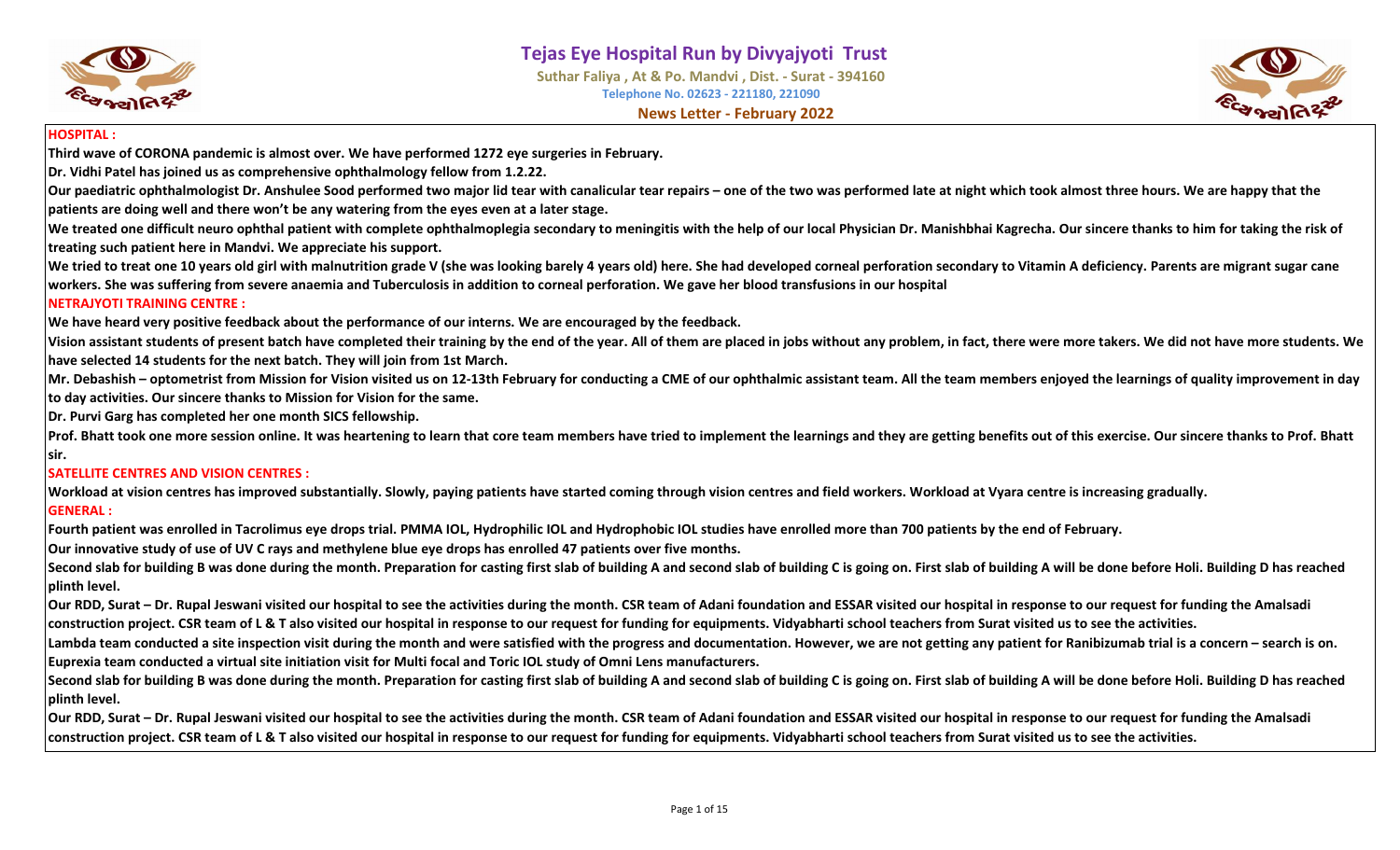# **Comparision of Hospital OPD Report February**

|                |             | <b>New</b> |      |        |      |      | <b>OLD</b> |               |      | <b>New</b>        |      |                     |      | <b>OLD</b>        |      |                     |            | <b>Total</b> |      | Non                   |              |
|----------------|-------------|------------|------|--------|------|------|------------|---------------|------|-------------------|------|---------------------|------|-------------------|------|---------------------|------------|--------------|------|-----------------------|--------------|
| Year           | <b>Male</b> |            |      | Female |      | Male |            | <b>Female</b> |      | <b>Child Male</b> |      | <b>Child Female</b> |      | <b>Child Male</b> |      | <b>Child Female</b> | <b>New</b> |              |      | <b>Taribal</b> Tribal | <b>Total</b> |
|                | Paid        | Free       | Paid | Free   | Paid | Free | Paid       | Free          | Paid | Free              | Paid | <b>Free</b>         | Paid | Free              | Paid | <b>Free</b>         |            |              |      |                       |              |
| February. 2020 | 808         | 2277       | 658  | 2430   | 621  | 214  | 526        | 206           | 106  | 145               | 105  | 202                 | 78   |                   |      | 17                  | 6731       | 1741         | 6264 | 2208                  | 8472         |
| February. 2021 | 919         | 188        | 886  | 181    | 743  | 152  | 595        | 122           | 80   |                   | 66   | 18                  |      | 18                | 34   | 10                  | 2361       | 1738         | 2373 | 1726                  | 4099         |
| February. 2022 | 1038        | 213        | 1031 | 211    | 792  | 167  | 678        | 147           |      |                   |      | 1 E                 |      |                   | 48   | 14                  | 2663       | 1947         | 2939 | 1671                  | 4610         |

# **Comparision of Hospital OPD Report YTD**

|                                |      | <b>New</b> |      |               |      |      | <b>OLD</b> |               |      | <b>New</b>        |      |                     |                         | <b>OLD</b>        |      |                     |            | Total      |               | Non           |       |
|--------------------------------|------|------------|------|---------------|------|------|------------|---------------|------|-------------------|------|---------------------|-------------------------|-------------------|------|---------------------|------------|------------|---------------|---------------|-------|
| Year                           | Male |            |      | <b>Female</b> |      | Male |            | <b>Female</b> |      | <b>Child Male</b> |      | <b>Child Female</b> |                         | <b>Child Male</b> |      | <b>Child Female</b> | <b>New</b> | <b>OLD</b> | <b>Tribal</b> | <b>Tribal</b> | Total |
|                                | Paid | Free       | Paid | Free          | Paid | Free | Paid       | Free          | Paid | Free              | Paid | <b>Free</b>         | Paid                    | Free              | Paid | Free                |            |            |               |               |       |
| <b>April to February. 2020</b> | 8429 | 21351      | 7145 | 20439         | 7151 | 2618 | 5842       | 2287          | 1054 | 1018              | 1029 | 1156                | 894                     | 283               | 584  | 204                 | 61621      | 19863      | 53961         | 27523         | 81484 |
| <b>April to February. 2021</b> | 6753 | 1398       | 5687 | 1176          | 5145 | 1146 | 3738       | 898           | 572  |                   | 476  | 134                 | 491                     | 142               | 254  | 74                  | 16363      | 11888      | 16106         | 12145         | 28251 |
| <b>April to February. 2022</b> | 9731 | 2442       | 9097 | 2254          | 7107 | 1470 | 5863       | 1227          | 824  | 237               | 662  | 194                 | 7.5 <sub>5</sub><br>755 | 213               | 453  | 128                 | 25441      | 17216      | 26025         | 16632         | 42657 |

#### **Comparision of District wise OPD & Indoor details Month of February**

| <b>STATE</b>                        | <b>DISTRICT</b>           |               | <b>New</b>    |               |               | <b>Review</b>  |                |               | <b>Total</b>  |               |                | <b>Indoor</b>  |               |
|-------------------------------------|---------------------------|---------------|---------------|---------------|---------------|----------------|----------------|---------------|---------------|---------------|----------------|----------------|---------------|
|                                     |                           | <b>Feb.20</b> | <b>Feb.21</b> | <b>Feb.22</b> | <b>Feb.20</b> | <b>Feb.21</b>  | <b>Feb.22</b>  | <b>Feb.20</b> | <b>Feb.21</b> | <b>Feb.22</b> | Feb.20         | <b>Feb.21</b>  | <b>Feb.22</b> |
| <b>GUJARAT</b>                      |                           |               |               |               |               |                |                |               |               |               |                |                |               |
|                                     | <b>SURAT</b>              | 3100          | 1189          | 1585          | 1009          | 895            | 1166           | 4109          | 2084          | 2751          | 419            | 274            | 295           |
|                                     | <b>TAPI</b>               | 1691          | 461           | 289           | 338           | 376            | 221            | 2029          | 837           | 510           | 287            | 237            | 351           |
|                                     | <b>BHARUCH</b>            | 150           | 149           | 238           | 145           | 181            | 258            | 295           | 330           | 496           | 50             | 61             | 114           |
|                                     | <b>NAVSARI</b>            | 17            | 15            | 19            | 15            | 13             | 25             | 32            | 28            | 44            | $\overline{7}$ | $\overline{2}$ | 15            |
|                                     | <b>NARMADA</b>            | 464           | 168           | 86            | 138           | 117            | 74             | 602           | 285           | 160           | 98             | 65             | 31            |
|                                     | VALSAD                    | 96            | 11            | 9             | 9             | $\overline{7}$ | $\overline{2}$ | 105           | 18            | 11            | 28             | 3              | 0             |
|                                     | Other                     | 338           | 134           | 169           | 19            | 16             | 42             | 357           | 150           | 211           | 45             | 95             | 134           |
|                                     | *SubTotal*                | 5856          | 2127          | 2395          | 1673          | 1605           | 1788           | 7529          | 3732          | 4183          | 934            | 737            | 940           |
| <b>OTHER STATE</b>                  |                           |               |               |               |               |                |                |               |               |               |                |                |               |
|                                     | <b>OTHER</b>              | 0             | $\Omega$      | 0             | 0             | 0              | $\mathbf 0$    | $\mathbf 0$   | 0             | $\Omega$      | $\mathbf{0}$   | 0              | 0             |
|                                     | *SubTotal*                | $\mathbf{0}$  | $\mathbf{0}$  | $\mathbf 0$   | 0             | 0              | $\mathbf 0$    | 0             | 0             | $\mathbf{0}$  | 0              | $\mathbf 0$    | $\mathbf 0$   |
| <b>MAHARASHTRA</b>                  |                           |               |               |               |               |                |                |               |               |               |                |                |               |
|                                     | <b>NANDURBAR</b>          | 875           | 234           | 268           | 68            | 133            | 159            | 943           | 367           | 427           | 133            | 158            | 187           |
|                                     | Other dist.of MAHARASHTRA | $\mathbf 0$   | $\Omega$      | 0             | $\mathbf 0$   | $\mathbf 0$    | $\mathbf{0}$   | $\Omega$      | $\Omega$      | $\Omega$      | $\mathbf{0}$   | 0              | 0             |
|                                     | *SubTotal*                | 875           | 234           | 268           | 68            | 133            | 159            | 943           | 367           | 427           | 133            | 158            | 187           |
| Netrang, Zankhvav & Vyara Operation |                           |               |               |               |               |                |                |               |               |               | 184            | 128            | 80            |
|                                     | *Grand Total*             | 6731          | 2361          | 2663          | 1741          | 1738           | 1947           | 8472          | 4099          | 4610          | 1251           | 1023           | 1207          |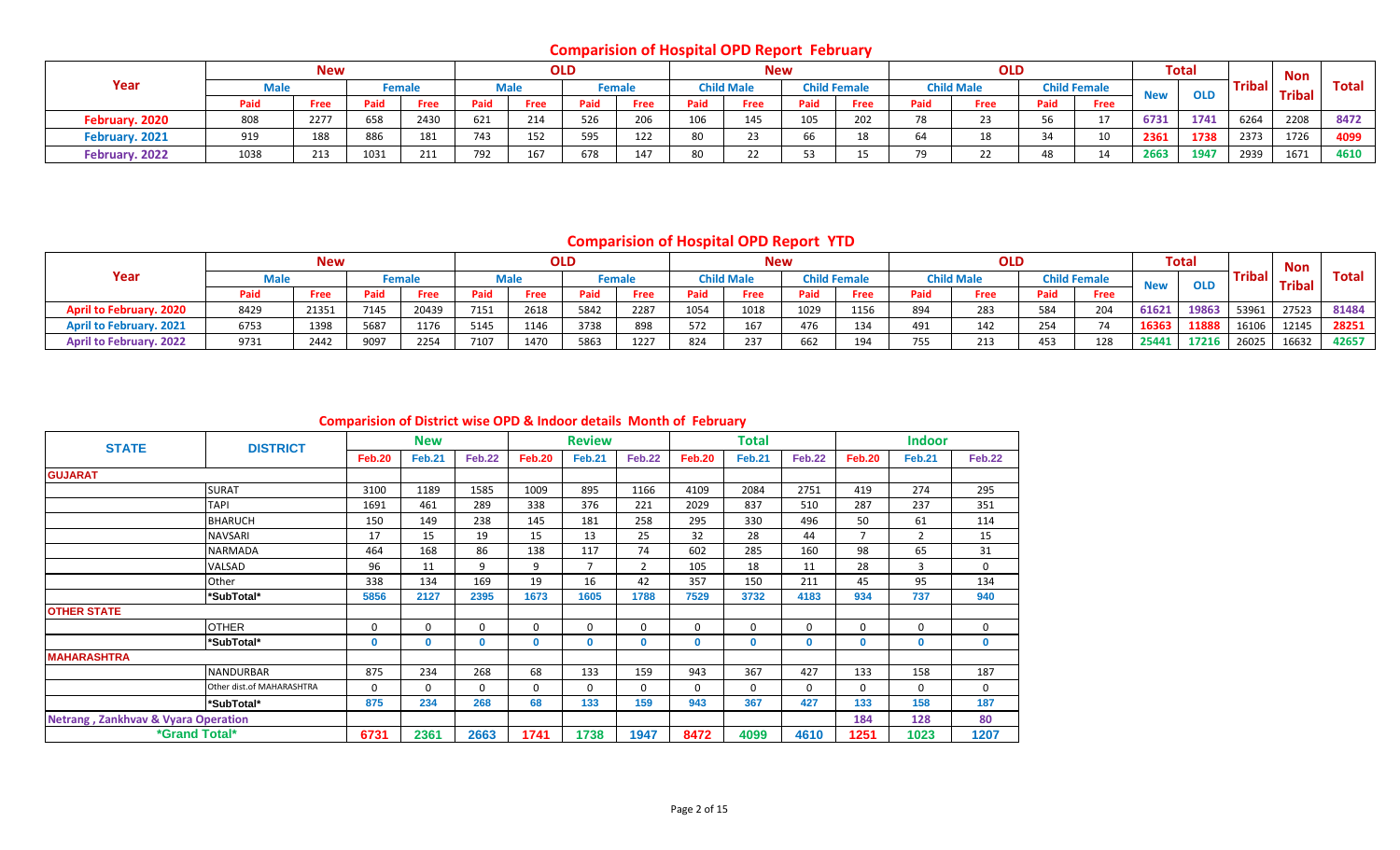|                                                        |                           |                 | <b>New</b>      |                 |                 | <b>Review</b>   |                 |                                                                                                    | Total           |                 |                                        | <b>Indoor</b>                |                              |
|--------------------------------------------------------|---------------------------|-----------------|-----------------|-----------------|-----------------|-----------------|-----------------|----------------------------------------------------------------------------------------------------|-----------------|-----------------|----------------------------------------|------------------------------|------------------------------|
| <b>STATE</b>                                           | <b>DISTRICT</b>           | <b>April to</b> | <b>April to</b> | <b>April to</b> | <b>April to</b> | <b>April to</b> | <b>April to</b> | <b>April to</b><br>Feb. 2020 Feb. 2021 Feb. 2022 Feb. 2020 Feb. 2021 Feb. 2022 Feb. 2020 Feb. 2021 | <b>April to</b> | <b>April to</b> | <b>April to</b><br>Feb. 2022 Feb. 2020 | <b>April to</b><br>Feb. 2021 | <b>April to Feb.</b><br>2022 |
| <b>GUJARAT</b>                                         |                           |                 |                 |                 |                 |                 |                 |                                                                                                    |                 |                 |                                        |                              |                              |
|                                                        | <b>SURAT</b>              | 27893           | 9298            | 14403           | 11542           | 6719            | 9474            | 39435                                                                                              | 16017           | 23877           | 3276                                   | 1850                         | 2900                         |
|                                                        | <b>TAPI</b>               | 17217           | 3140            | 4411            | 3751            | 2305            | 3228            | 20968                                                                                              | 5445            | 7639            | 2405                                   | 1145                         | 2292                         |
|                                                        | <b>BHARUCH</b>            | 2788            | 1098            | 2103            | 1843            | 1135            | 2130            | 4631                                                                                               | 2233            | 4233            | 558                                    | 350                          | 796                          |
|                                                        | <b>NAVSARI</b>            | 797             | 100             | 155             | 297             | 116             | 148             | 1094                                                                                               | 216             | 303             | 146                                    | 37                           | 86                           |
|                                                        | <b>NARMADA</b>            | 4664            | 1133            | 1277            | 1213            | 782             | 902             | 5877                                                                                               | 1915            | 2179            | 863                                    | 442                          | 615                          |
|                                                        | VALSAD                    | 298             | 52              | 75              | 160             | 59              | 46              | 458                                                                                                | 111             | 121             | 86                                     | 38                           | 26                           |
|                                                        | Other                     | 2609            | 430             | 865             | 168             | 127             | 216             | 2777                                                                                               | 557             | 1081            | 633                                    | 276                          | 648                          |
|                                                        | *SubTotal*                | 56266           | 15251           | 23289           | 18974           | 11243           | 16144           | 75240                                                                                              | 26494           | 39433           | 7967                                   | 4138                         | 7363                         |
| <b>OTHER STATE</b>                                     |                           |                 |                 |                 |                 |                 |                 |                                                                                                    |                 |                 |                                        |                              |                              |
|                                                        | <b>OTHER</b>              | $\mathbf 0$     | $\Omega$        | $\Omega$        | 0               | $\Omega$        | 0               | $\mathbf 0$                                                                                        | $\mathbf 0$     | $\Omega$        | $\Omega$                               | $\mathbf 0$                  | 0                            |
|                                                        | *SubTotal*                | $\mathbf 0$     | $\mathbf 0$     | $\mathbf{0}$    | $\mathbf{0}$    | $\mathbf{0}$    | 0               | 0                                                                                                  | $\mathbf 0$     | $\mathbf{0}$    | $\mathbf{0}$                           | $\mathbf 0$                  | $\mathbf{0}$                 |
| <b>MAHARASHTRA</b>                                     |                           |                 |                 |                 |                 |                 |                 |                                                                                                    |                 |                 |                                        |                              |                              |
|                                                        | <b>NANDURBAR</b>          | 5355            | 1112            | 2152            | 889             | 645             | 1072            | 6244                                                                                               | 1757            | 3224            | 1061                                   | 652                          | 1392                         |
|                                                        | Other dist.of MAHARASHTRA | $\Omega$        | $\Omega$        | $\Omega$        | $\Omega$        | $\Omega$        | 0               | $\Omega$                                                                                           | $\mathbf 0$     | $\Omega$        | $\Omega$                               | $\Omega$                     | 0                            |
|                                                        | *SubTotal*                | 5355            | 1112            | 2152            | 889             | 645             | 1072            | 6244                                                                                               | 1757            | 3224            | 1061                                   | 652                          | 1392                         |
| <b>Netrang PHC, Zankhvav CHC &amp; Vyara Operation</b> |                           |                 |                 |                 |                 |                 |                 |                                                                                                    |                 |                 | 1258                                   | 644                          | 603                          |
| *Grand Total*                                          |                           | 61621           | 16363           | 25441           | 19863           | 11888           | 17216           | 81484                                                                                              | 28251           | 42657           | 10286                                  | 5434                         | 9358                         |

#### **Comparision of District wise OPD & Indoor details YTD**

# **Comparision of Investigation for February**

| Investigation                   |             |                | February.2020 |              |          |                | February.2021 |              |          |                | February.2022  |              |
|---------------------------------|-------------|----------------|---------------|--------------|----------|----------------|---------------|--------------|----------|----------------|----------------|--------------|
|                                 | Paid        | <b>Subsidy</b> | <b>Free</b>   | <b>Total</b> | Paid     | <b>Subsidy</b> | <b>Free</b>   | <b>Total</b> | Paid     | <b>Subsidy</b> | <b>Free</b>    | <b>Total</b> |
| A SCAN                          | 12          | 0              | 763           | 775          | ⇁        | 0              | 718           | 725          |          |                | 860            | 861          |
| <b>AUTOMATED PERIMETRY</b>      | 15          | 0              | 3             | 18           | 20       | 2              | 3             | 25           | 6        |                | 4              | 10           |
| <b>B SCAN</b>                   | 80          | 0              | 189           | 269          | 72       | 6              | 226           | 304          | 98       | 2              | 224            | 324          |
| <b>IFLUORESCEIN ANGIOGRAPHY</b> |             | 0              | $\Omega$      |              | $\Omega$ | 0              | 0             | 0            | 0        | 0              | $\Omega$       | $\mathbf{0}$ |
| <b>FUNDUS PHOTO</b>             |             | 2              |               |              | 2        | 0              | 2             |              | 5        |                | 0              | 5            |
| <b>HRT</b>                      |             | 0              | $\Omega$      | Ω            | $\Omega$ | 0              | 0             | 0            | $\Omega$ |                | $\Omega$       | $\mathbf{0}$ |
| <b>OCT</b>                      | 69          | 29             | 38            | 136          | 21       | 10             | 20            | 51           | 72       | 23             | 86             | 181          |
| <b>PACHYMETRY</b>               | 29          | 0              |               | 30           | 47       |                | 16            | 67           | 17       | 0              | $\overline{2}$ | 19           |
| <b>PENTACAM</b>                 | $\mathbf b$ | 5              | 4             | 14           |          | 2              | $\Omega$      | 3            | 6        | 5              | 4              | 15           |
| Specular Microscopy             |             | 0              | 31            | 33           | 2        | 0              |               | 9            | 3        |                |                | 11           |
| <b>TOPOGRAPHY</b>               |             | 0              | $\Omega$      | $\mathbf{0}$ | $\Omega$ | 0              |               |              | $\Omega$ |                | $\Omega$       | $\mathbf{0}$ |
| <b>Total</b>                    | 217         | 36             | 1030          | 1283         | 172      | 24             | 993           | 1189         | 208      | 31             | 1187           | 1426         |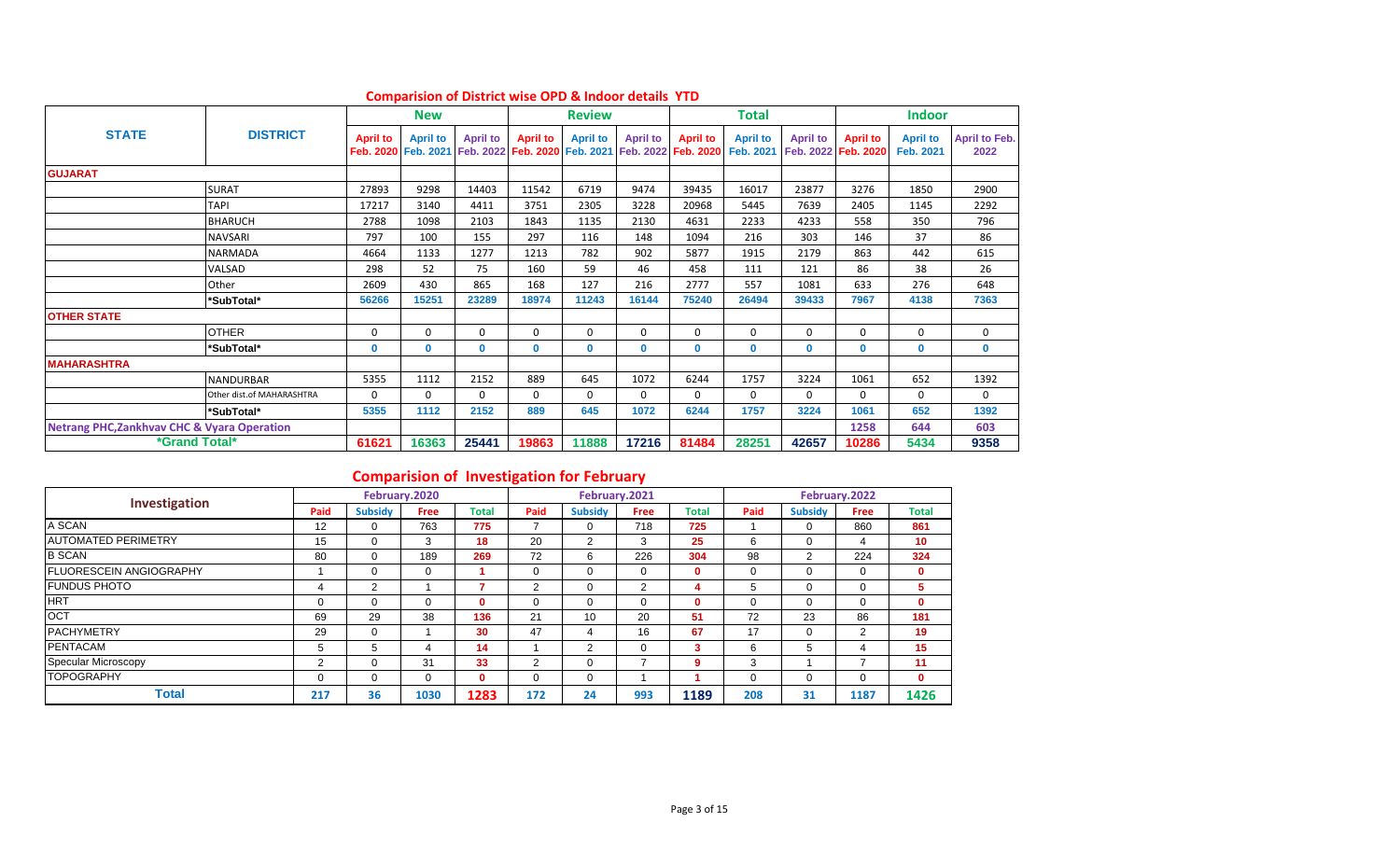| Investigation                   |                | April 2019 to February 2020 |                |              |          | April 2020 to February 2021 |             |              |          | April 2021 to February 2022 |             |              |
|---------------------------------|----------------|-----------------------------|----------------|--------------|----------|-----------------------------|-------------|--------------|----------|-----------------------------|-------------|--------------|
|                                 | Paid           | <b>Subsidy</b>              | <b>Free</b>    | Total        | Paid     | <b>Subsidy</b>              | <b>Free</b> | <b>Total</b> | Paid     | <b>Subsidy</b>              | <b>Free</b> | <b>Total</b> |
| A SCAN                          | 1008           | 5                           | 5740           | 6753         | 66       | 0                           | 3402        | 3468         | 55       | 0                           | 7000        | 7055         |
| <b>JAUTOMATED PERIMETRY</b>     | 132            | 6                           | 34             | 172          | 88       | 6                           | 20          | 114          | 124      |                             | 48          | 179          |
| <b>B SCAN</b>                   | 684            | 26                          | 2359           | 3069         | 787      | 19                          | 1123        | 1929         | 699      | 37                          | 1613        | 2349         |
| <b>IFLUORESCEIN ANGIOGRAPHY</b> | 10             | $\Omega$                    | 3              | 13           |          |                             | 0           | $\mathbf{2}$ | 3        | 0                           | 5           | 8            |
| <b>IFUNDUS PHOTO</b>            | 21             | 35                          | 18             | 74           | 24       | 8                           | 17          | 49           | 37       | 4                           | 14          | 55           |
| <b>HRT</b>                      | $\overline{0}$ | $\Omega$                    | $\Omega$       | $\mathbf{0}$ | $\Omega$ | 0                           | 0           | $\mathbf{0}$ | $\Omega$ | 0                           | $\Omega$    | 0            |
| <b>OCT</b>                      | 537            | 198                         | 437            | 1172         | 312      | 94                          | 199         | 605          | 739      | 295                         | 737         | 1771         |
| <b>PACHYMETRY</b>               | 145            |                             | 18             | 170          | 118      | 8                           | 27          | 153          | 389      | 33                          | 159         | 581          |
| <b>PENTACAM</b>                 | 51             | 47                          | 32             | 130          | 33       | 30                          | 10          | 73           | 52       | 43                          | 36          | 131          |
| Specular Microscopy             | 11             | $\Omega$                    | 94             | 105          |          |                             | 49          | 57           | 38       | 2                           | 198         | 238          |
| <b>TOPOGRAPHY</b>               | 3              | $\Omega$                    | $\overline{2}$ | 5            | 6        |                             | 8           | 15           | 3        | 0                           |             | 4            |
| <b>Total</b>                    | 2602           | 324                         | 8737           | 11663        | 1442     | 168                         | 4855        | 6465         | 2139     | 421                         | 9811        | 12371        |

# **Comparision of Investigation YTD**

# **Comparision of Lab. Investigation for February**

| Investigation                  |                | February.2020  |                |                |                |                | February.2021  |              |                |                | February.2022 |                |
|--------------------------------|----------------|----------------|----------------|----------------|----------------|----------------|----------------|--------------|----------------|----------------|---------------|----------------|
|                                | Paid           | <b>Subsidy</b> | <b>Free</b>    | <b>Total</b>   | Paid           | <b>Subsidy</b> | Free           | <b>Total</b> | Paid           | <b>Subsidy</b> | Free          | <b>Total</b>   |
| <b>B.T &amp; C.T</b>           | 12             | $\mathbf 0$    | $\overline{7}$ | 19             | 6              | 0              | 11             | 17           | 6              | $\mathbf 0$    | 19            | 25             |
| Biopsy                         | 0              | $\Omega$       | $\overline{1}$ | 1              | 0              | $\Omega$       | $\mathbf{1}$   | 1            | 0              | $\Omega$       | $\mathbf{1}$  | $\mathbf{1}$   |
| <b>BLOOD UREA</b>              | 5              | $\mathbf 0$    | 3              | 8              | 6              | 1              | 3              | 10           | 4              | $\mathbf 0$    | 3             | $\overline{7}$ |
| CBC (HB, TC, DC, RBC, PLATELET | 26             | $\overline{ }$ | 14             | 41             | 28             |                | 17             | 46           | 30             |                | 33            | 64             |
| <b>CULTURE</b>                 | 4              | $\mathbf 0$    | $\overline{7}$ | 11             | 6              | $\mathbf 0$    | 5              | 11           | 6              | $\Omega$       | 13            | 19             |
| E.S.R                          | 15             | $\mathbf 0$    | 6              | 21             | 17             | $\overline{ }$ | 11             | 29           | 9              | $\Omega$       | 11            | 20             |
| <b>FBS</b>                     | 4              | 0              | 36             | 40             | 6              | 0              | 83             | 89           | 6              | $\Omega$       | 48            | 54             |
| GHB(HBA1C                      | 11             | $\mathbf 0$    | 24             | 35             | 17             | $\overline{2}$ | 64             | 83           | 33             | $\overline{2}$ | 29            | 64             |
| <b>GRAM STAIN</b>              | 12             | $\Omega$       | 8              | 20             | 18             | 0              | 8              | 26           | 13             |                | 15            | 29             |
| H.I.V                          | 17             | $\Omega$       | 33             | 50             | 9              | $\Omega$       | 35             | 44           | 0              | $\Omega$       | 21            | 21             |
| <b>HBS AG</b>                  | 17             | $\mathbf 0$    | 33             | 50             | 9              | $\mathbf 0$    | 35             | 44           | 0              | $\mathbf 0$    | 22            | 22             |
| <b>HEMOGLOBIN (HB)</b>         | 11             | $\Omega$       | 9              | 20             | 6              | $\Omega$       | 10             | 16           | $\overline{7}$ | $\Omega$       | 18            | 25             |
| KOH                            | 12             | $\mathbf 0$    | 8              | 20             | 19             | $\mathbf 0$    | 8              | 27           | 13             |                | 15            | 29             |
| <b>LIPID PROFILE</b>           | 8              | $\Omega$       | 3              | 11             | 8              | $\overline{ }$ | 5              | 14           | 5              | $\Omega$       | 1             | 6              |
| M.T                            | 9              | $\mathbf 0$    |                | 10             | 13             | $\mathbf 0$    | $\overline{2}$ | 15           | 8              | $\Omega$       | 3             | 11             |
| PP <sub>2</sub> BS             | $\overline{2}$ | $\mathbf 0$    | 5              | $\overline{7}$ | $\overline{1}$ | $\mathbf 0$    | 16             | 17           | 3              | $\mathbf 0$    | 6             | 9              |
| R.A FACTOR                     | $\overline{2}$ | $\Omega$       | $\overline{ }$ | 3              | 9              | $\Omega$       | 3              | 12           | $\mathbf{1}$   | $\Omega$       | 2             | 3              |
| <b>RBS</b>                     | 174            | $\mathbf{1}$   | 814            | 989            | 162            | 3              | 561            | 726          | 139            | $\overline{2}$ | 493           | 634            |
| S.CHOLESTROL                   | 0              | $\mathbf 0$    | $\mathbf 0$    | $\mathbf 0$    | 0              | 0              | 0              | $\mathbf{0}$ | 0              | $\Omega$       | $\mathbf 0$   | $\mathbf{0}$   |
| <b>S.CREATININE</b>            | 13             | $\overline{1}$ | 5              | 19             | 6              |                | 3              | 10           | $\overline{7}$ | $\mathbf 0$    | 3             | 10             |
| <b>URINE SUGAR</b>             | 173            | $\overline{1}$ | 803            | 977            | 158            | 4              | 556            | 718          | 135            | $\overline{2}$ | 488           | 625            |
| V.D.R.L                        | -1             | $\mathbf 0$    | 32             | 33             | $\mathbf 0$    |                | 32             | 33           | 3              | $\mathbf 0$    | 26            | 29             |
| Other Lab Test                 | $\Omega$       | $\overline{ }$ | 35             | 36             | $\mathbf 0$    | $\Omega$       | 32             | 32           | 0              | $\Omega$       | 32            | 32             |
| ECG                            | 16             | $\mathbf 0$    | 248            | 264            | 10             |                | 194            | 205          | 9              | $\mathbf 0$    | 250           | 259            |
| <b>Total</b>                   | 544            | 5              | 2136           | 2685           | 514            | 16             | 1695           | 2225         | 437            | 9              | 1552          | 1998           |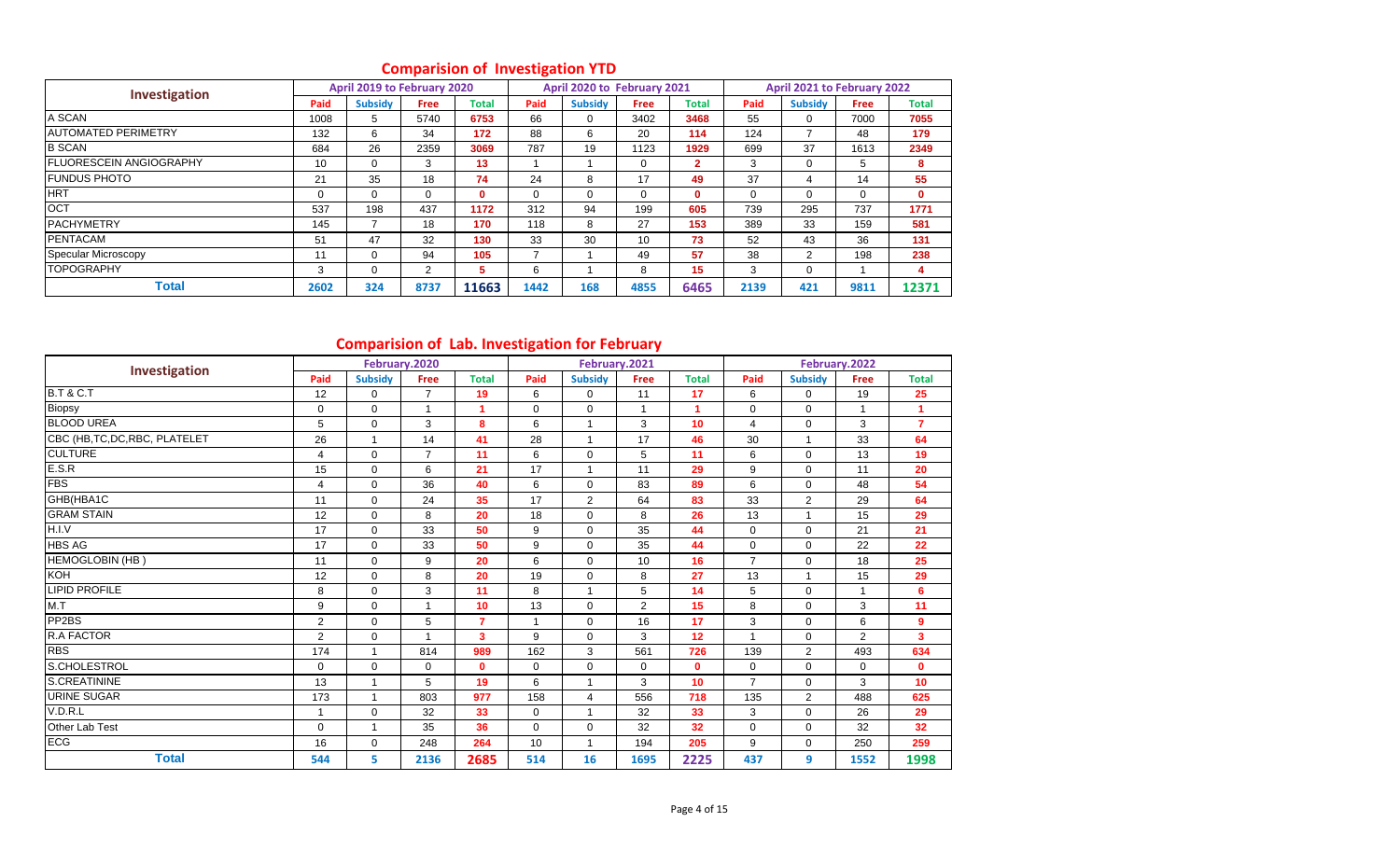|                                |      | April 2019 to February 2020 |             |              |                | April 2020 to February 2021 |             |                |                | April 2021 to February 2022 |             |              |
|--------------------------------|------|-----------------------------|-------------|--------------|----------------|-----------------------------|-------------|----------------|----------------|-----------------------------|-------------|--------------|
| Investigation                  | Paid | <b>Subsidy</b>              | <b>Free</b> | <b>Total</b> | Paid           | <b>Subsidy</b>              | <b>Free</b> | <b>Total</b>   | Paid           | <b>Subsidy</b>              | <b>Free</b> | <b>Total</b> |
| <b>B.T &amp; C.T</b>           | 89   | 3                           | 91          | 183          | 18             | $\Omega$                    | 21          | 39             | 65             |                             | 117         | 183          |
| Biopsy                         | 10   | $\Omega$                    | 9           | 19           | $\overline{7}$ | $\Omega$                    | 5           | 12             | 14             | $\Omega$                    | 8           | 22           |
| <b>BLOOD UREA</b>              | 97   | $\overline{7}$              | 170         | 274          | 46             | 8                           | 23          | 77             | 59             | 3                           | 58          | 120          |
| CBC (HB, TC, DC, RBC, PLATELET | 477  | 13                          | 503         | 993          | 287            | 12                          | 176         | 475            | 367            | 21                          | 486         | 874          |
| <b>CULTURE</b>                 | 29   | $\mathbf{1}$                | 83          | 113          | 42             | $\Omega$                    | 74          | 116            | 52             | 3                           | 127         | 182          |
| E.S.R                          | 203  | 8                           | 362         | 573          | 151            | 9                           | 119         | 279            | 195            | 12                          | 279         | 486          |
| <b>FBS</b>                     | 186  | 5                           | 455         | 646          | 55             | 4                           | 342         | 401            | 46             |                             | 591         | 638          |
| GHB(HBA1C                      | 138  | 13                          | 148         | 299          | 142            | 13                          | 338         | 493            | 265            | 12                          | 435         | 712          |
| <b>GRAM STAIN</b>              | 150  | 5                           | 94          | 249          | 140            | 3                           | 77          | 220            | 177            | 16                          | 153         | 346          |
| H.I.V                          | 118  | $\overline{7}$              | 541         | 666          | 52             | $\overline{4}$              | 254         | 310            | 20             | $\mathbf 0$                 | 428         | 448          |
| <b>HBS AG</b>                  | 115  | 6                           | 538         | 659          | 52             | $\overline{4}$              | 250         | 306            | 19             | $\Omega$                    | 425         | 444          |
| <b>HEMOGLOBIN (HB)</b>         | 85   | 3                           | 88          | 176          | 17             | $\Omega$                    | 24          | 41             | 56             |                             | 107         | 164          |
| KOH                            | 153  | 6                           | 94          | 253          | 145            | 3                           | 79          | 227            | 186            | 18                          | 154         | 358          |
| <b>LIPID PROFILE</b>           | 102  | 13                          | 123         | 238          | 52             | 9                           | 29          | 90             | 73             | 9                           | 45          | 127          |
| M.T                            | 111  | 5                           | 24          | 140          | 94             | 6                           | 16          | 116            | 108            | 6                           | 34          | 148          |
| PP <sub>2</sub> BS             | 79   | $\overline{2}$              | 99          | 180          | 22             | $\Omega$                    | 72          | 94             | 19             | 3                           | 114         | 136          |
| R.A FACTOR                     | 44   | 3                           | 10          | 57           | 58             | 5                           | 14          | 77             | 64             | 3                           | 21          | 88           |
| <b>RBS</b>                     | 2995 | 38                          | 6249        | 9282         | 1271           | 21                          | 2471        | 3763           | 1572           | 37                          | 4567        | 6176         |
| S.CHOLESTROL                   | 7    | $\mathbf 0$                 | $\Omega$    | 7            | 6              | $\Omega$                    |             | $\overline{7}$ | 5              | $\Omega$                    |             | 6            |
| <b>S.CREATININE</b>            | 132  | 14                          | 178         | 324          | 65             | $\overline{7}$              | 30          | 102            | 106            | 5                           | 74          | 185          |
| <b>URINE SUGAR</b>             | 2975 | 33                          | 6172        | 9180         | 1249           | 22                          | 2491        | 3762           | 1550           | 36                          | 4502        | 6088         |
| V.D.R.L                        | 9    | 3                           | 384         | 396          | 3              |                             | 195         | 199            | 8              |                             | 332         | 341          |
| Other Lab Test                 | 19   | $\mathbf{1}$                | 501         | 521          | 5              | $\mathbf 0$                 | 211         | 216            | $\overline{4}$ | $\mathbf 0$                 | 392         | 396          |
| <b>ECG</b>                     | 682  | 3                           | 1543        | 2228         | 150            |                             | 1106        | 1257           | 156            | $\overline{2}$              | 2483        | 2641         |
| <b>Total</b>                   | 9005 | 192                         | 18459       | 27656        | 4129           | 132                         | 8418        | 12679          | 5186           | 190                         | 15933       | 21309        |

## **Comparision of Lab. Investigation YTD**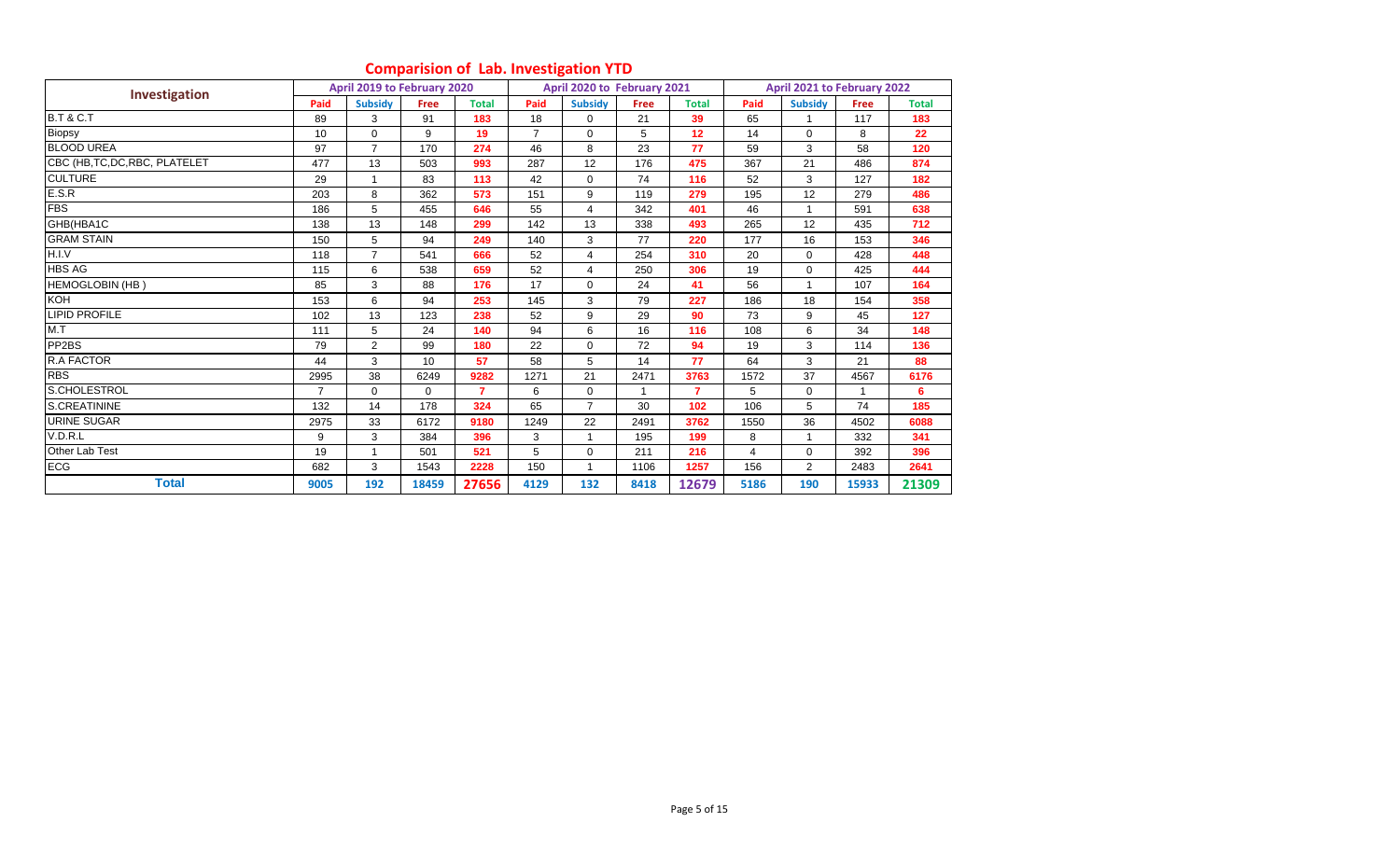# **Comparision of Surgery for February**

|                                      |                | <b>Paid</b>    |                |                | <b>Subsidized</b> |                |                         | <b>Free + Camp free</b> |                |              | <b>Total</b> |                |
|--------------------------------------|----------------|----------------|----------------|----------------|-------------------|----------------|-------------------------|-------------------------|----------------|--------------|--------------|----------------|
| <b>Name of Surgery</b>               | Feb.           | Feb.           | Feb.           | Feb.           | Feb.              | Feb.           | Feb.                    | Feb.                    | Feb.           | Feb.         | Feb.         | Feb.           |
|                                      | 2020           | 2021           | 2022           | 2020           | 2021              | 2022           | 2020                    | 2021                    | 2022           | 2020         | 2021         | 2022           |
| CATARACT PHACO + IOL                 | 84             | 91             | 65             |                | $\overline{7}$    | $\overline{2}$ | 141                     | 114                     | 219            | 226          | 212          | 286            |
| CATARACT SICS + IOL                  | 24             | 18             | 25             | 45             | 57                | 73             | 585                     | 399                     | 430            | 654          | 474          | 528            |
| CATARACT SIMPLE WITHOUT IOL          | $\mathbf{0}$   | 0              | $\Omega$       | $\mathbf{0}$   | 0                 | $\Omega$       | 6                       | 2                       | $\overline{2}$ | 6            | $\mathbf{2}$ | $\overline{2}$ |
| SICS\PHACO+AGS WITH IOL              | $\Omega$       | $\overline{2}$ | 3              |                | $\Omega$          | $\overline{2}$ | 8                       | 4                       | 11             | 9            | 6            | 16             |
| SICS\PHACO+PTERIGYUM+IOL             | $\Omega$       | 4              | 6              | $\mathbf{0}$   | 0                 | $\overline{2}$ | 33                      | 35                      | 32             | 33           | 39           | 40             |
| ANTI GLAUCOMA SURGERY                | 5              | 1              | $\Omega$       | $\mathbf{0}$   | 0                 | $\Omega$       | $\overline{\mathbf{A}}$ | 3                       | $\overline{2}$ | 6            | 4            | $\overline{2}$ |
| <b>IKERATOPLASTY</b>                 |                | $\Omega$       | $\Omega$       | $\mathbf{0}$   | $\overline{2}$    | $\overline{2}$ | 9                       | 11                      | 6              | 10           | 13           | 8              |
| <b>AVASTIN INJ</b>                   | 25             | 34             | 26             | $\overline{7}$ | 5                 | 4              | 16                      | 9                       | 12             | 48           | 48           | 42             |
| PTERIGYUM                            | $\overline{2}$ |                | $\overline{ }$ | 10             | 10                | 3              | 44                      | 53                      | 49             | 56           | 64           | 59             |
| SIMPLE RETINAL DETACHMENT            | $\Omega$       | $\Omega$       | $\Omega$       | $\overline{0}$ | 0                 | $\Omega$       | $\Omega$                | $\Omega$                | $\Omega$       | 0            | $\bf{0}$     | $\mathbf{0}$   |
| <b>VITRECTOMY</b>                    |                | 2              | 6              | 3              | $\overline{4}$    | 4              | 13                      | 20                      | 17             | 17           | 26           | 27             |
| <b>DCR</b>                           | $\Omega$       | $\Omega$       | 4              | $\overline{7}$ | $\overline{2}$    | $\Omega$       | 9                       | 6                       | 17             | 16           | 8            | 21             |
| RETINAL DETACHMENT + Vitrectomy      | $\Omega$       | 1              | $\Omega$       | $\mathbf{0}$   | 1                 |                | 3                       | 3                       | 4              | 3            | 5            | $\overline{2}$ |
| SICS\PHACO + IOL + VITRECTOMY        | $\overline{2}$ |                | 4              | 3              | 3                 | $\overline{2}$ | 29                      | 11                      | 25             | 34           | 15           | 31             |
| <b>Other Retina Surgery</b>          | 3              | 5              |                | $\Omega$       | $\overline{2}$    |                | 4                       | 4                       | 4              | 7            | 11           | 6              |
| <b>Oculoplasty Surgery</b>           |                | $\overline{2}$ | 9              | 4              | $\overline{2}$    |                | 6                       | 10                      | $\overline{7}$ | 11           | 14           | 17             |
| <b>Squint Surgery</b>                | $\Omega$       | $\Omega$       | $\Omega$       | $\mathbf{0}$   | 1                 | $\Omega$       | $\Omega$                | 2                       | $\overline{2}$ | $\mathbf{0}$ | 3            | $\overline{2}$ |
| <b>Other Surgery</b>                 | 4              | 2              | 4              | 6              | 5                 | 3              | 33                      | 20                      | 33             | 43           | 27           | 40             |
| Chalazion                            | 4              | 9              | 8              | $\mathbf{0}$   | 1                 | $\Omega$       | $\Omega$                | 0                       | 4              | 4            | 10           | 9              |
| Foreign Body Removal                 | 60             | 53             | 68             | $\overline{A}$ | $\Omega$          |                |                         | 1                       | $\Omega$       | 62           | 54           | 69             |
| Yag Laser - Capsulotomy & Iridectomy | 33             | 71             | 14             | $\overline{2}$ | 6                 | $\overline{2}$ | 18                      | 28                      | 28             | 53           | 105          | 44             |
| Green Laser                          | 30             | 24             | 15             | $\mathbf{0}$   | 0                 |                | 3                       | 9                       | 5              | 33           | 33           | 21             |
| <b>Total</b>                         | 279            | 321            | 265            | 90             | 108               | 104            | 962                     | 744                     | 903            | 1331         | 1173         | 1272           |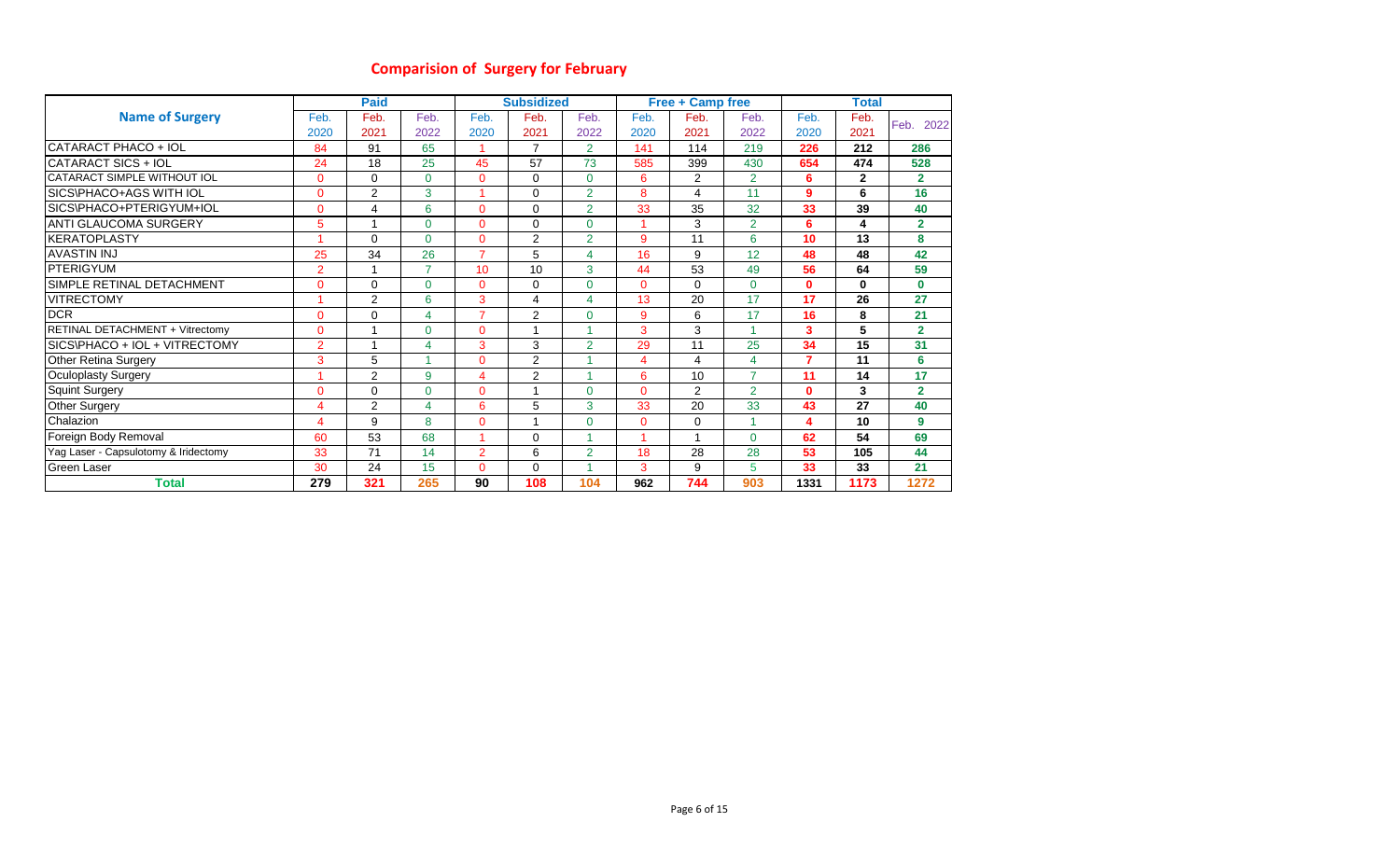# **Comparision of Surgery YTD**

|                                        |          | <b>Paid</b> |                |                | <b>Subsidized</b> |                |          | <b>Free + Camp free</b> |          |              | <b>Total</b> |          |
|----------------------------------------|----------|-------------|----------------|----------------|-------------------|----------------|----------|-------------------------|----------|--------------|--------------|----------|
| <b>Name of Surgery</b>                 | April to | April to    | April to       | April to       | April to          | April to       | April to | April to                | April to | April to     | April to     | April to |
|                                        | Feb.20   | Feb.21      | Feb.22         | Feb.20         | Feb.21            | Feb.22         | Feb.20   | Feb.21                  | Feb.22   | Feb.20       | Feb.21       | Feb.22   |
| <b>CATARACT PHACO + IOL</b>            | 610      | 562         | 597            | 25             | 39                | 23             | 1518     | 705                     | 1328     | 2153         | 1306         | 1948     |
| CATARACT SICS + IOL                    | 169      | 127         | 222            | 336            | 431               | 554            | 4125     | 1692                    | 3378     | 4630         | 2250         | 4154     |
| <b>CATARACT SIMPLE WITHOUT IOL</b>     |          | $\Omega$    | $\overline{0}$ | 4              | 4                 | 4              | 24       | 11                      | 14       | 29           | 15           | 18       |
| <b>SICS+AGS WITH IOL</b>               | 5        | 6           | 10             |                | $\overline{2}$    | 3              | 39       | 27                      | 59       | 45           | 35           | 72       |
| SICS+PTERIGYUM+IOL                     | 9        | 13          | 19             | $\mathbf 0$    | 6                 | 10             | 264      | 129                     | 251      | 273          | 148          | 280      |
| <b>ANTI GLAUCOMA SURGERY</b>           | 16       | 6           | 3              | 3              | 5                 | 6              | 13       | 9                       | 12       | 32           | 20           | 21       |
| <b>KERATOPLASTY</b>                    | 38       | 2           |                | 13             | 29                | 27             | 147      | 92                      | 106      | 198          | 123          | 134      |
| <b>AVASTIN INJ</b>                     | 313      | 263         | 351            | 36             | 30                | 45             | 139      | 87                      | 150      | 488          | 380          | 546      |
| PTERIGYUM                              | 42       | 4           | 14             | 25             | 65                | 71             | 436      | 177                     | 322      | 503          | 246          | 407      |
| SIMPLE RETINAL DETACHMENT              | $\Omega$ | $\Omega$    | $\Omega$       | $\Omega$       | $\Omega$          | $\Omega$       | $\Omega$ |                         | $\Omega$ | $\mathbf{0}$ | 1            | $\bf{0}$ |
| <b>VITRECTOMY</b>                      | 11       | 17          | 23             | 32             | 40                | 41             | 164      | 104                     | 162      | 207          | 161          | 226      |
| <b>DCR</b>                             | 14       |             | 7              | 21             | 5                 | 21             | 89       | 11                      | 88       | 124          | 17           | 116      |
| <b>RETINAL DETACHMENT + Vitrectomv</b> | 6        | 8           | 3              | 10             | 13                | 5              | 38       | 19                      | 13       | 54           | 40           | 21       |
| <b>SICS + IOL + VITRECTOMY</b>         | 6        | 2           | 5              | 12             | 23                | 18             | 188      | 77                      | 174      | 206          | 102          | 197      |
| <b>Other Retina Surgery</b>            | 17       | 21          | 12             | 3              | 6                 | $\overline{2}$ | 41       | 41                      | 39       | 61           | 68           | 53       |
| Oculoplasty Surgery                    | 21       | 11          | 29             | 13             | 10                | 18             | 61       | 34                      | 74       | 95           | 55           | 121      |
| <b>Squint Surgery</b>                  | 12       |             | 4              | 5              | 8                 | 21             | 19       | 13                      | 31       | 36           | 22           | 56       |
| <b>Other Surgery</b>                   | 43       | 37          | 43             | 47             | 42                | 45             | 345      | 143                     | 289      | 435          | 222          | 377      |
| Chalazion                              | 70       | 43          | 47             | 4              | 4                 | $\overline{2}$ | 11       | $\overline{2}$          | 13       | 85           | 49           | 62       |
| Foreign Body Removal                   | 668      | 599         | 783            | $\overline{2}$ | $\overline{2}$    | $\overline{7}$ | 10       | 4                       | 14       | 680          | 605          | 804      |
| Yag Laser - Capsulotomy & Iridectomy   | 492      | 293         | 355            | 33             | 19                | 31             | 479      | 113                     | 295      | 1004         | 425          | 681      |
| <b>Green Laser</b>                     | 377      | 175         | 177            | 14             | 9                 | $\overline{7}$ | 131      | 77                      | 49       | 522          | 261          | 233      |
| Total                                  | 2940     | 2191        | 2705           | 639            | 792               | 961            | 8281     | 3568                    | 6861     | 11860        | 6551         | 10527    |

# **Comparision of Gender wise Surgery - February**

|               |      | Paid |      |      | <b>Subsidized</b> |                   |        | <b>Free + Camp free</b> |      |                   | <b>Total</b> |              |
|---------------|------|------|------|------|-------------------|-------------------|--------|-------------------------|------|-------------------|--------------|--------------|
| <b>Gender</b> | Feb. | Feb. | Feb. | Feb. | Feb.              | $\varepsilon$ eb. | Feb    | Feb.                    | Feb. | $\varepsilon$ eb. | Feb.         | 2022<br>Feb. |
|               | 2020 | 2021 | 2022 | 2020 | 2021              | 2022              | 2020   | 2021                    | 2022 | 2020              | 2021         |              |
| Male          | 141  | 191  | 136  | 38   | 45                | 48                | 405    | 302                     | 381  | 584               | 538          | 565          |
| Female        | 136  | 128  | 125  | 49   | 61                | 52                | 536    | 433                     | 492  | 721               | 622          | 669          |
| Child Male    |      |      |      | J    | ⌒<br>_            |                   | ິ<br>ŏ |                         | 19   | 12                | о            | 24           |
| Child Female  |      |      |      | 0    |                   |                   | 13     |                         |      | 14                |              | 14           |
| Total         | 279  | 321  | 265  | 90   | 108               | 104               | 962    | 744                     | 903  | 1331              | 173          | 1272         |

# **Comparision of Gender wise Surgery - YTD**

|                   |          | <b>Paid</b> |          |               | <b>Subsidized</b> |          |          | <b>Free + Camp free</b> |          |          | <b>Total</b> |          |
|-------------------|----------|-------------|----------|---------------|-------------------|----------|----------|-------------------------|----------|----------|--------------|----------|
| <b>Gender</b>     | April to | April to    | April to | April to      | April to          | April to | April to | April to                | April to | April to | April to     | April to |
|                   | Feb.20   | Feb.21      | Feb.22   | <b>Feb.20</b> | Feb.21            | Feb.22   | Feb.20   | Feb.21                  | Feb.22   | Feb.20   | Feb.21       | Feb.22   |
| Male              | 1502     | 1216        | 1511     | 292           | 373               | 453      | 3799     | 1577                    | 3014     | 5593     | 3166         | 4978     |
| Female            | 1416     | 948         | 1136     | 326           | 385               | 467      | 4267     | 1890                    | 3596     | 6009     | 3223         | 5199     |
| <b>Child Male</b> | 13       |             | 42       | 14            | 25                | 23       | 138      | 67                      | 167      | 165      | 103          | 232      |
| Child Female      |          | 16          | 16       |               |                   | 18       | 77       | 34                      | 84       | 93       | 59           | 118      |
| <b>Total</b>      | 2940     | 2191        | 2705     | 639           | 792               | 961      | 8281     | 3568                    | 6861     | 11860    | 6551         | 10527    |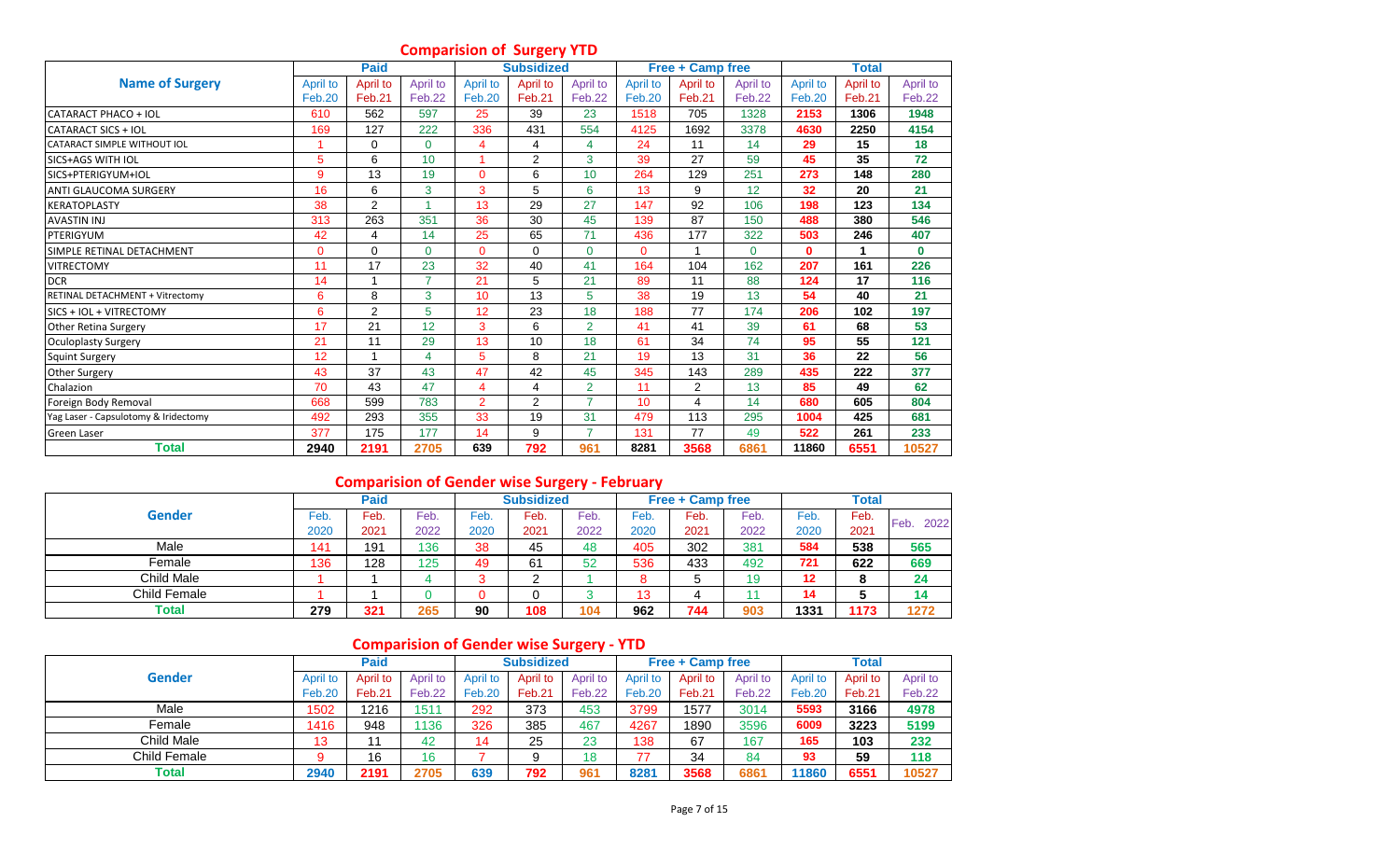## **Sub speciality work - February**

|                            |              | <b>Surgery</b> |              |                                 |  |
|----------------------------|--------------|----------------|--------------|---------------------------------|--|
| <b>Speciality</b>          | Feb.<br>2020 | Feb.<br>2021   | Feb.<br>2022 | <b>Speciality</b>               |  |
| Retina                     | 101          | 112            | 98           | <b>Retina</b>                   |  |
| <b>Glaucoma</b>            | 15           | 11             | 21           | Glaucoma                        |  |
| <b>Cornea</b>              | 10           | 13             | 8            | Cornea                          |  |
| <b>Occuloplasty</b>        | 27           | 22             | 38           | <b>Occuloplasty</b>             |  |
| Paediatric Ophthalmology   | 26           | 13             | 38           | <b>Paediatric Ophthalmology</b> |  |
| <b>Neuro Ophthalmology</b> | $\Omega$     | 0              |              | Neuro Ophthalmology             |  |
| Low Vision                 | $\Omega$     | $\Omega$       | ი            | <b>Low Vision</b>               |  |
| Total                      | 179          | 171            | 203          | Total                           |  |

## **Sub speciality work - YTD**

|          | <b>Surgery</b> |      |                                 |          | <b>Surgery</b> |          |
|----------|----------------|------|---------------------------------|----------|----------------|----------|
| Feb.     | Feb.           | Feb. | <b>Speciality</b>               | April to | April to       | April to |
| 2020     | 2021           | 2022 |                                 | Feb.20   | Feb.21         | Feb.22   |
| 101      | 112            | 98   | Retina                          | 1328     | 842            | 1073     |
| 15       | 11             | 21   | Glaucoma                        | 79       | 57             | 102      |
| 10       | 13             | 8    | Cornea                          | 198      | 123            | 133      |
| 27       | 22             | 38   | <b>Occuloplasty</b>             | 219      | 71             | 237      |
| 26       | 13             | 38   | <b>Paediatric Ophthalmology</b> | 258      | 161            | 350      |
| $\Omega$ | 0              | 0    | <b>Neuro Ophthalmology</b>      |          | $\Omega$       |          |
| $\Omega$ | 0              | 0    | <b>Low Vision</b>               |          | $\Omega$       | 0        |
| 179      | 171            | 203  | Total                           | 2082     | 1254           | 1895     |

# **Gender wise Sub Speciality OPD - February**

|               |      | <b>Retina</b>                   |      |      | <b>Glaucoma</b>            |      |      | <b>Cornea</b>     |      |      | <b>Occuloplasty</b> |              |
|---------------|------|---------------------------------|------|------|----------------------------|------|------|-------------------|------|------|---------------------|--------------|
| <b>Gender</b> | Feb. | Feb.                            | Feb. | Feb. | Feb.                       | Feb. | Feb. | Feb.              | Feb. | Feb. | Feb.                | Feb.<br>2022 |
|               | 2020 | 2021                            | 2022 | 2020 | 2021                       | 2022 | 2020 | 2021              | 2022 | 2020 | 2021                |              |
| Male          | 310  | 363                             | 309  | 119  | 148                        | 146  | 237  | 285               | 216  | 46   | 16                  | 32           |
| Female        | 250  | 280                             | 246  | 114  | 133                        | 136  | 154  | 219               | 183  | 29   | 11                  | 32           |
| Total         | 560  | 643                             | 555  | 233  | 281                        | 282  | 391  | 504               | 399  | 75   | 27                  | 64           |
|               |      | <b>Paediatric Ophthalmology</b> |      |      | <b>Neuro Ophthalmology</b> |      |      | <b>Low Vision</b> |      |      | <b>Total</b>        |              |
| <b>Gender</b> | Feb. | Feb.                            | Feb. | Feb. | Feb.                       | Feb. | Feb. | Feb.              | Feb. | Feb. | Feb.                | Feb.<br>2022 |
|               | 2020 | 2021                            | 2022 | 2020 | 2021                       | 2022 | 2020 | 2021              | 2022 | 2020 | 2021                |              |
| Male          | 54   | 130                             | 148  | 11   |                            | 6    |      |                   |      | 778  | 942                 | 858          |
| Female        | 48   | 112                             | 133  | 12   |                            | 6    |      |                   |      | 608  | 755                 | 738          |
| <b>Total</b>  | 102  | 242                             | 281  | 23   | 0                          | 12   | ◠    |                   | 3    | 1386 | 1697                | 1596         |

# **Gender wise Sub Speciality OPD - YTD**

|               |               | <b>Retina</b>                   |          |               | <b>Glaucoma</b>            |          |          | <b>Cornea</b>     |          |               | <b>Occuloplasty</b> |          |
|---------------|---------------|---------------------------------|----------|---------------|----------------------------|----------|----------|-------------------|----------|---------------|---------------------|----------|
| <b>Gender</b> | April to      | April to                        | April to | April to      | April to                   | April to | April to | April to          | April to | April to      | April to            | April to |
|               | <b>Feb.20</b> | Feb.21                          | Feb.22   | <b>Feb.20</b> | Feb.21                     | Feb.22   | Feb.20   | Feb.21            | Feb.22   | <b>Feb.20</b> | Feb.21              | Feb.22   |
| Male          | 4213          | 2633                            | 3493     | 1526          | 838                        | 1749     | 2840     | 1892              | 2693     | 385           | 18                  | 174      |
| Female        | 2893          | 1929                            | 2305     | 1184          | 679                        | 1643     | 1834     | 1458              | 2360     | 332           | 11                  | 183      |
| <b>Total</b>  | 7106          | 4562                            | 5798     | 2710          | 1517                       | 3392     | 4674     | 3350              | 5053     | 717           | 29                  | 357      |
|               |               | <b>Paediatric Ophthalmology</b> |          |               | <b>Neuro Ophthalmology</b> |          |          | <b>Low Vision</b> |          |               | <b>Total</b>        |          |
| <b>Gender</b> | April to      | April to                        | April to | April to      | April to                   | April to | April to | April to          | April to | April to      | April to            | April to |
|               | Feb.20        | Feb.21                          | Feb.22   | Feb.20        | Feb.21                     | Feb.22   | Feb.20   | Feb.21            | Feb.22   | <b>Feb.20</b> | Feb.21              | Feb.22   |
| Male          | 1277          | 826                             | 1550     | 123           | 0                          | 74       | 19       | 10                | 13       | 10383         | 6217                | 9746     |
| Female        | 1187          | 607                             | 1330     | 107           | 0                          |          |          |                   | 4        | 7544          | 4685                | 7896     |
| Total         | 2464          | 1433                            | 2880     | 230           | 0                          | 145      | 26       | 11                | 17       | 17927         | 10902               | 17642    |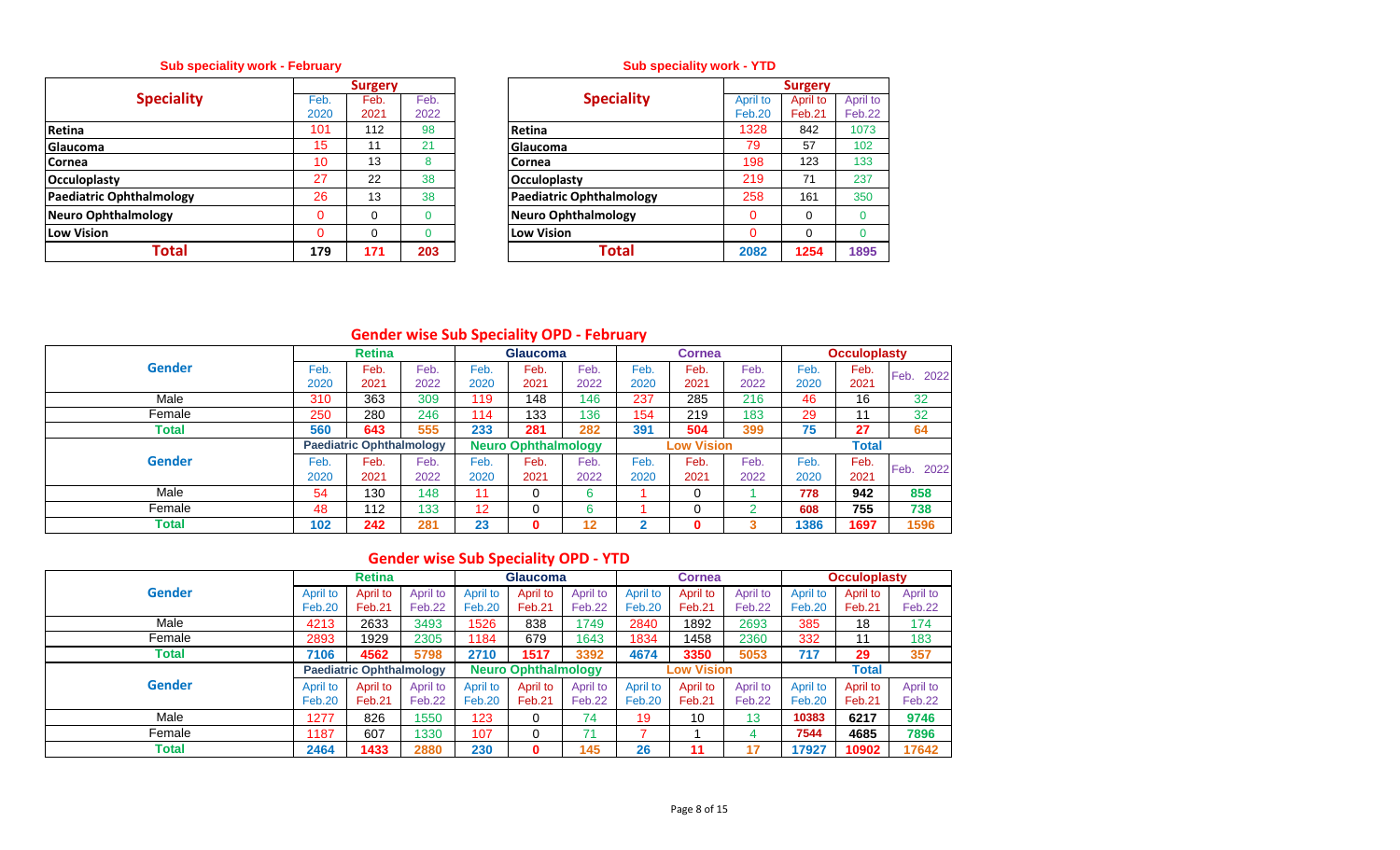#### **Comparision of Camp performance - Mega Camp - February**

| Year           | No. of Camp | <b>OPD</b> | Refer<br><b>Cataract</b> | <b>Refer</b><br>Specialist | <b>Specialist</b><br><b>Transporte</b> | <b>Optical</b> | <b>Optical</b><br><b>Order</b> |     |     | <b>Medicine Operation Other Eye</b> | Pt's<br>compliance |
|----------------|-------------|------------|--------------------------|----------------------------|----------------------------------------|----------------|--------------------------------|-----|-----|-------------------------------------|--------------------|
| February. 2020 | 20          | 2489       | 555                      | 152                        | 60                                     | 990            | 38                             | 229 | 498 |                                     | 89.73              |
| February. 2021 |             |            |                          | 0                          |                                        |                |                                |     |     |                                     | #DIV/0!            |
| February. 2022 |             |            |                          |                            |                                        |                |                                |     |     |                                     | #DIV/0!            |
| Total          | 20          | 2489       | 555                      | 152                        | 60                                     | 990            | 38                             | 229 | 498 |                                     | 89.73              |

#### **Comparision of Camp performance - One Day Camp - February**

| Year           | No. of Camp | <b>OPD</b> | Refer<br><b>Cataract</b> | <b>Refer</b><br><b>Specialist</b> | <b>Specialist</b><br><b>Transporte</b><br>α | <b>Optical</b> | <b>Optical</b><br><b>Order</b> |     |    | Medicine Operation Other Eye | Pt's<br>compliance |
|----------------|-------------|------------|--------------------------|-----------------------------------|---------------------------------------------|----------------|--------------------------------|-----|----|------------------------------|--------------------|
| February. 2020 |             | 850        | 103                      | 24                                |                                             | 383            | 17                             | 118 | 72 |                              | 69.90              |
| February. 2021 |             | 0          |                          |                                   |                                             |                |                                |     |    |                              | #DIV/0!            |
| February. 2022 |             |            |                          |                                   |                                             |                |                                |     |    |                              | #DIV/0!            |
| <b>Total</b>   |             | 850        | 103                      | 24                                |                                             | 383            | ر سا                           | 118 | 72 |                              | 69.90              |

#### **Comparision of Camp performance - Fullerton Camp - February**

| Year           | No. of Camp | <b>OPD</b> | Refer<br><b>Cataract</b> | Refer<br>Specialist | <b>Specialist</b><br><b>Transporte</b> | <b>Optical</b> | <b>Optical</b><br><b>Order</b> |    | <b>Medicine Operation Other Eye</b> | Pt's<br>compliance |
|----------------|-------------|------------|--------------------------|---------------------|----------------------------------------|----------------|--------------------------------|----|-------------------------------------|--------------------|
| February. 2020 |             | 557        | 102                      | 27                  | 10                                     | 194            |                                | 72 |                                     | 70.59              |
| February. 2021 |             |            |                          | 0                   |                                        |                |                                |    |                                     | #DIV/0!            |
| February. 2022 |             |            |                          | 0                   |                                        |                |                                |    |                                     | #DIV/0!            |
| Total          |             | 557        | 102                      | 27                  | 10                                     | 194            |                                | 72 |                                     | 70.59              |

#### **Comparision of Camp performance - Vyara Center Camp - February**

| Year           | <b>No. of Camp</b> | <b>OPD</b> | Refer<br><b>Cataract</b> | <b>Refer</b><br><b>Specialist</b> | <b>Specialist</b><br><b>Transporte</b><br>α | <b>Optical</b> | <b>Optical</b><br><b>Order</b> |    |    | <b>Medicine Operation Other Eye</b> | Pt's<br>compliance |
|----------------|--------------------|------------|--------------------------|-----------------------------------|---------------------------------------------|----------------|--------------------------------|----|----|-------------------------------------|--------------------|
| February. 2020 |                    | 166        | 25                       |                                   |                                             | 69             |                                | 12 | 19 |                                     | 76.00              |
| February. 2021 |                    | 75         | 21                       |                                   |                                             |                |                                |    |    |                                     | 0.00               |
| February. 2022 |                    |            |                          |                                   |                                             |                |                                |    |    |                                     | #DIV/0!            |
| Total          |                    | 241        | 46                       | 11                                |                                             | 69             |                                |    | 36 |                                     | 78.26              |

#### **Comparision of Camp performance - Mega Camp - YTD**

| Year                           | No. of Camp | <b>OPD</b> | Refer<br><b>Cataract</b> | <b>Refer</b><br><b>Specialist</b> | <b>Specialist</b><br><b>Transporte</b> | <b>Optical</b> | <b>Optical</b><br><b>Order</b> |      |      | <b>Medicine Operation Other Eye</b> | Pt's<br>compliance |
|--------------------------------|-------------|------------|--------------------------|-----------------------------------|----------------------------------------|----------------|--------------------------------|------|------|-------------------------------------|--------------------|
| <b>April to February. 2020</b> | 228         | 24171      | 4568                     | 1532                              | 618                                    | 9396           | 536                            | 2690 | 3650 | 16                                  | 80.25              |
| April to February. 2021        |             | 0          |                          |                                   |                                        |                |                                |      |      |                                     | #DIV/0!            |
| <b>April to February. 2022</b> |             | 766        | 125                      | 49                                |                                        | 448            |                                | 147  | 89   |                                     | 71.20              |
| <b>Total</b>                   | 231         | 24937      | 4693                     | 1581                              | 621                                    | 9844           | 536                            | 2837 | 3739 | 16                                  | 80.01              |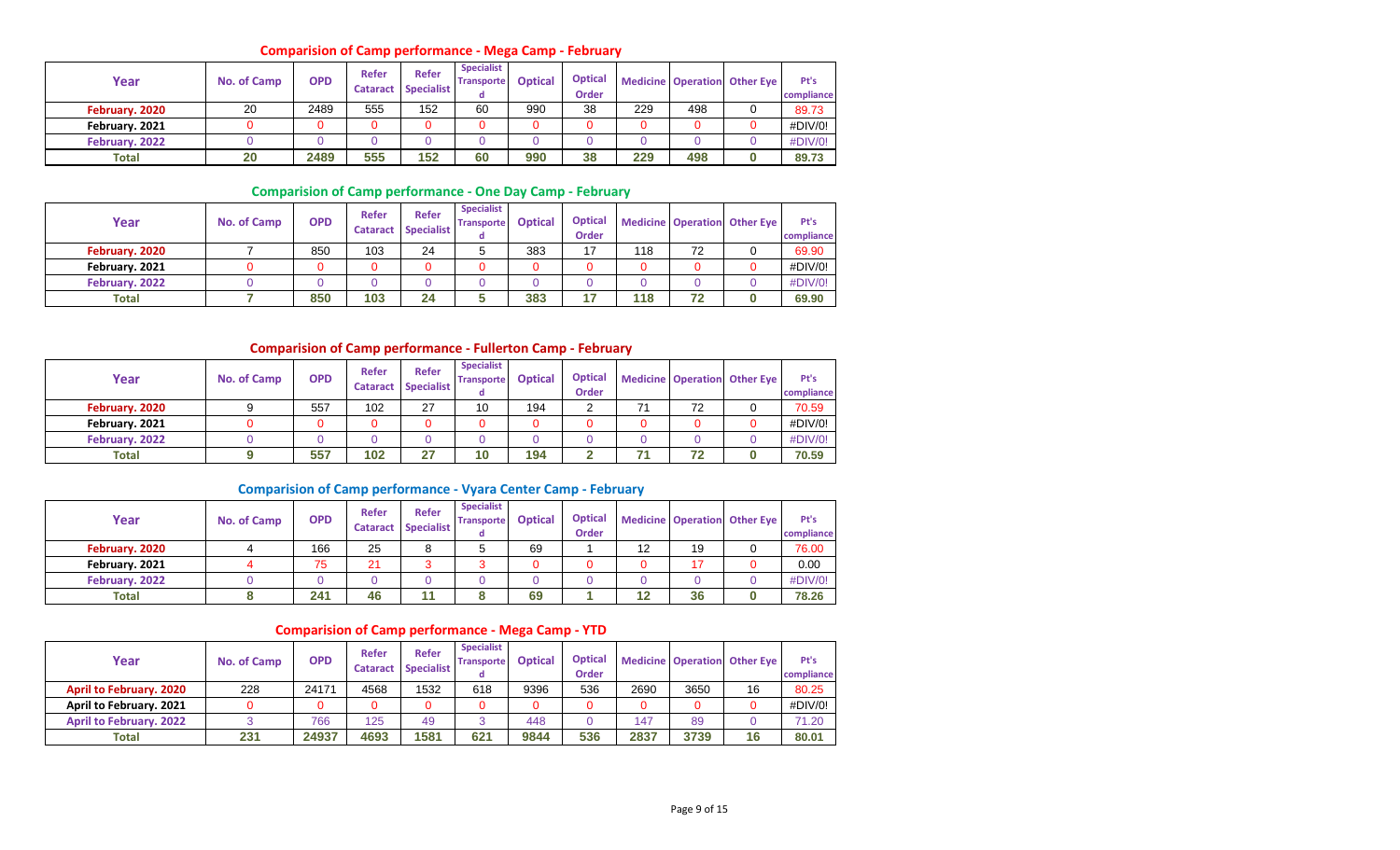## **Comparision of Camp performance - One Day Camp - YTD**

| Year                           | No. of Camp | <b>OPD</b> | Refer<br><b>Cataract</b> | Refer<br><b>Specialist</b> | <b>Specialist</b><br><b>Transporte</b> | <b>Optical</b> | <b>Optical</b><br>Order |     |     | <b>Medicine Operation Other Eye</b> | Pt's<br>compliance |
|--------------------------------|-------------|------------|--------------------------|----------------------------|----------------------------------------|----------------|-------------------------|-----|-----|-------------------------------------|--------------------|
| <b>April to February. 2020</b> | 92          | 6058       | 819                      | 309                        | 92                                     | 2619           | 31                      | 618 | 611 |                                     | 75.21              |
| April to February. 2021        |             |            |                          | 0                          |                                        |                |                         |     |     |                                     | #DIV/0!            |
| <b>April to February. 2022</b> |             |            |                          |                            |                                        |                |                         |     |     |                                     | #DIV/0!            |
| Total                          | 92          | 6058       | 819                      | 309                        | 92                                     | 2619           | 31                      | 618 | 611 |                                     | 75.21              |

## **Comparision of Camp performance - Fullerton Camp - YTD**

| Year                           | No. of Camp | <b>OPD</b> | Refer<br><b>Cataract</b> | <b>Refer</b><br><b>Specialist</b> | <b>Specialist</b><br><b>Transporte</b> | <b>Optical</b> | <b>Optical</b><br><b>Order</b> |     |     | <b>Medicine Operation Other Eye</b> | Pt's<br>compliance |
|--------------------------------|-------------|------------|--------------------------|-----------------------------------|----------------------------------------|----------------|--------------------------------|-----|-----|-------------------------------------|--------------------|
| <b>April to February. 2020</b> | 74          | 4170       | 744                      | 190                               | 75                                     | 1833           |                                | 296 | 567 |                                     | 76.21              |
| April to February. 2021        |             |            |                          | 0                                 |                                        |                |                                |     |     |                                     | #DIV/0!            |
| <b>April to February. 2022</b> |             |            |                          | 0                                 |                                        |                |                                |     |     |                                     | #DIV/0!            |
| Total                          | 74          | 4170       | 744                      | 190                               | 75                                     | 1833           |                                | 296 | 567 |                                     | 76.21              |

#### **Comparision of Camp performance - Vyara Center Camp - YTD**

| Year                           | No. of Camp | <b>OPD</b> | Refer<br><b>Cataract</b> | <b>Refer</b><br><b>Specialist</b> | <b>Specialist</b><br><b>Transporte</b><br>α | <b>Optical</b> | <b>Optical</b><br><b>Order</b> |     |     | <b>Medicine Operation Other Eye</b> | Pt's<br>compliance |
|--------------------------------|-------------|------------|--------------------------|-----------------------------------|---------------------------------------------|----------------|--------------------------------|-----|-----|-------------------------------------|--------------------|
| <b>April to February. 2020</b> | 45          | 2044       | 311                      | 119                               | 41                                          | 861            |                                | 157 | 185 |                                     | 59.81              |
| April to February. 2021        |             | 251        | 95                       | 53                                | 28                                          |                |                                |     | 73  |                                     | 76.84              |
| <b>April to February. 2022</b> |             |            | 0                        |                                   |                                             |                |                                |     |     |                                     | #DIV/0!            |
| Total                          | 60          | 2295       | 406                      | 172                               | 69                                          | 861            |                                | 157 | 258 |                                     | 63.79              |

## **Statistics for Netrang CHC - February**

| Year           |            | <b>OPD</b> |       |          | <b>IOL</b> |    | <b>Operations</b> |       | <b>Optical</b> | <b>Medicine</b> | <b>Optical</b> | <b>Tele Medicine</b> |  |  |
|----------------|------------|------------|-------|----------|------------|----|-------------------|-------|----------------|-----------------|----------------|----------------------|--|--|
|                | <b>New</b> | Old        | Total |          |            | w  |                   | Total | <b>Order</b>   |                 |                | <b>Consultation</b>  |  |  |
| February. 2020 | 529        | 312        | 841   | 28       | 44         | 33 | 48                | 81    | 49             | 567             | 78             |                      |  |  |
| February. 2021 | 394        | 304        | 698   | 25       | 41         | 30 | 48                | 78    | 86             | 391             | 51             | 79                   |  |  |
| February. 2022 | 384        | 230        | 614   | 1 F<br>◡ | 21         | 21 | 26                | 47    | 84             | 287             | 76             | 69                   |  |  |
| <b>Total</b>   | 1307       | 846        | 2153  | 68       | 106        | 84 | 122               | 206   | 219            | 1245            | 205            | 159                  |  |  |
|                |            |            |       |          |            |    |                   |       |                |                 |                |                      |  |  |

|                |            |            |       |    | <b>Statistics for Zankhyay CHC - February</b> |    |                   |              |                |     |                    |                      |
|----------------|------------|------------|-------|----|-----------------------------------------------|----|-------------------|--------------|----------------|-----|--------------------|----------------------|
| Year           |            | <b>OPD</b> |       |    | <b>IOL</b>                                    |    | <b>Operations</b> |              | <b>Optical</b> |     | Medicine   Optical | <b>Tele Medicine</b> |
|                | <b>New</b> | Old        | Total |    |                                               | M  |                   | <b>Total</b> | Order          |     |                    | <b>Consultation</b>  |
| February. 2020 | 279        | 86         | 365   |    |                                               | Ω  |                   | 13           | 50             | 100 | 25                 | 108                  |
| February. 2021 | 119        | 22         | 141   |    |                                               | 8  |                   | 16           |                | 35  |                    | 55                   |
| February. 2022 | 141        | 16         | 157   |    |                                               |    |                   |              | 19             | 48  | 14                 | 116                  |
| <b>Total</b>   | 539        | 124        | 663   | 12 | 14                                            | 18 |                   | 33           | 80             | 183 | 50                 | 279                  |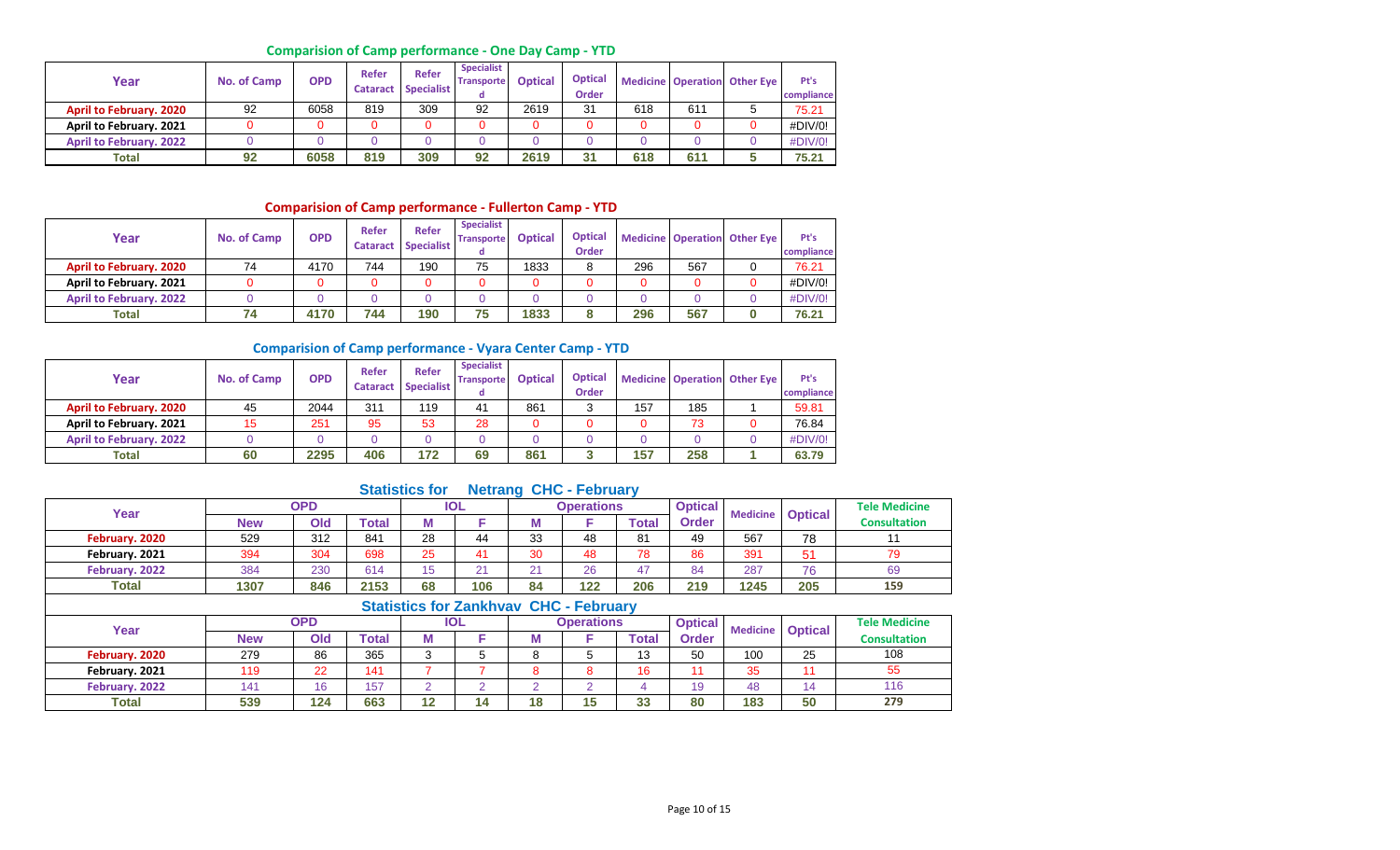## **Statistics for Dediapada Vision Center - February**

| Year           |            | <b>OPD</b> |              |                     | <b>IOL</b> |    | <b>Operations</b> |       | <b>Optical</b> | <b>Medicine</b> | <b>Optical</b> | <b>Tele Medicine</b> |
|----------------|------------|------------|--------------|---------------------|------------|----|-------------------|-------|----------------|-----------------|----------------|----------------------|
|                | <b>New</b> | Old        | <b>Total</b> | M                   |            | w  |                   | Гоtal | <b>Order</b>   |                 |                | <b>Consultation</b>  |
| February. 2020 | 180        | 30         | 210          | $\overline{1}$<br>L | 14         | 12 | 11                | 26    | 40             | 30              | 35             |                      |
| February. 2021 | 124        | 59         | 183          |                     |            | 10 |                   | 19    | 39             | 23              | 49             | וס                   |
| February. 2022 | 96         | ιэ         | 11           |                     |            | ົ  | $\sim$            |       | 22             | 18              | 4E             | 81                   |
| <b>Total</b>   | 400        | 104        | 504          | 21                  | 23         | 25 | 26                | æ     | 101            | 74              | 99             | 159                  |

|                |            |            | <b>Statistics for Umarpada Vision Center - February</b> |    |            |    |                   |       |                |     |                         |                      |
|----------------|------------|------------|---------------------------------------------------------|----|------------|----|-------------------|-------|----------------|-----|-------------------------|----------------------|
| Year           |            | <b>OPD</b> |                                                         |    | <b>IOL</b> |    | <b>Operations</b> |       | <b>Optical</b> |     | <b>Medicine Optical</b> | <b>Tele Medicine</b> |
|                | <b>New</b> | Old        | <b>Total</b>                                            |    |            | M  |                   | Total | Order          |     |                         | <b>Consultation</b>  |
| February. 2020 | 147        | 46         | 193                                                     |    |            |    |                   | 19    | 30             | 55  | 44                      | 38                   |
| February. 2021 | 96         | 48         | 144                                                     |    | 12         |    |                   | 22    | 40             | 44  | 25                      | 84                   |
| February, 2022 | 113        |            | 128                                                     |    |            |    |                   |       | 22             | 36  | 22                      | 121                  |
| <b>Total</b>   | 356        | 109        | 465                                                     | 24 | 26         | 25 | 31                | 56    | 92             | 135 | 91                      | 243                  |

#### **Statistics for Sagbara Vision Center - February**

| Year           |            | OPD |              |     | <b>IOL</b> |    | <b>Operations</b>   |       | <b>Optical</b> | <b>Medicine</b> |                | <b>Tele Medicine</b> |
|----------------|------------|-----|--------------|-----|------------|----|---------------------|-------|----------------|-----------------|----------------|----------------------|
|                | <b>New</b> | Old | <b>Total</b> | IVI |            | w  |                     | Total | Order          |                 | <b>Optical</b> | <b>Consultation</b>  |
| February. 2020 | 259        | 35  | 294          | 18  | 15         | 18 | 1 <sub>E</sub><br>◡ | 33    | 74             | 69              | 31             | 87                   |
| February. 2021 | 119        | 36  | 155          | 12  | 14         | 13 |                     | 27    | 32             | 36              | 23             | 38                   |
| February. 2022 | 133        | 18  | 151          |     |            |    |                     |       | 55             | 36              | $\sqrt{2}$     | 48                   |
| <b>Total</b>   | 511        | 89  | 600          | 35  | 32         | 35 | າາ<br>-34           | 67    | 161            | 141             | 66             | 173                  |

## **Statistics for Vyara Satelite Center - February**

| Year           |            | OPD |       |    | <b>IOL</b> |           | Operations |             | <b>Optical</b> | <b>Medicine</b> | <b>Optical</b> | <b>Tele Medicine</b> |
|----------------|------------|-----|-------|----|------------|-----------|------------|-------------|----------------|-----------------|----------------|----------------------|
|                | <b>New</b> | Old | Total | M  |            | M         |            | $\tau$ otal | Order          |                 |                | <b>Consultation</b>  |
| February. 2020 | 640        | 326 | 966   | 28 | 42         | 40        | 50         | 90          | 125            | 561             | 28             | 18                   |
| February. 2021 | 306        | 129 | 435   | 12 | 28         | 15<br>ں ا | 34         | 49          | 49             | 218             | 44             |                      |
| February. 2022 | 220        | 128 | 348   | 10 | 18         | 13        | 20         | 33          | 42             | 142             |                | 110                  |
| <b>Total</b>   | 1166       | 583 | 1749  | 50 | 88         | 68        | 104        | 172         | 216            | 921             | 79             | 199                  |

# **Statistics for Bardoli Vision Center - February**

| Year           |            | <b>OPD</b> |       |   | IOL |   | Operations |       | <b>Optical</b> | <b>Medicine</b> |                | <b>Tele Medicine</b> |
|----------------|------------|------------|-------|---|-----|---|------------|-------|----------------|-----------------|----------------|----------------------|
|                | <b>New</b> | Old        | Total | M |     | M |            | ™otal | Order          |                 | <b>Optical</b> | <b>Consultation</b>  |
| February. 2020 | 109        | 26         | 135   |   |     |   |            |       | 24             | $^{\circ}$      | 23             | 81                   |
| February. 2021 | 119        | 22         | 141   |   |     |   |            |       | $\mathbf{A}$   |                 | 24             | 112                  |
| February. 2022 | 58         |            | 64    |   |     |   |            |       |                |                 | 16             | 54                   |
| <b>Total</b>   | 286        | 54         | 340   |   |     |   |            |       | 57             | 33              | 63             | 247                  |

|                |            |            | <b>Statistics for Ucchal Vision Center - February</b> |     |     |     |                   |              |                |                 |                |                      |
|----------------|------------|------------|-------------------------------------------------------|-----|-----|-----|-------------------|--------------|----------------|-----------------|----------------|----------------------|
| Year           |            | OPD        |                                                       |     | IOL |     | <b>Operations</b> |              | <b>Optical</b> | <b>Medicine</b> | <b>Optical</b> | <b>Tele Medicine</b> |
|                | <b>New</b> | <b>Old</b> | Total                                                 | M   |     |     |                   | <b>Total</b> | <b>Order</b>   |                 |                | <b>Consultation</b>  |
| February. 2020 | 501        | 21         | 522                                                   | 49  | 69  | 49  | 69                | 118          | 57             | 39              | ت              | 141                  |
| February. 2021 | 230        |            | 237                                                   | 20  | 31  | 22  | 35                | 57           | 49             | 19              |                | 199                  |
| February. 2022 | 176        |            | 176                                                   | 51  | 61  | 53  | 72                | 125          | 23             |                 |                | 176                  |
| <b>Total</b>   | 907        | 28         | 935                                                   | 120 | 161 | 124 | 176               | 300          | 129            | 60              | ◠<br>o         | 516                  |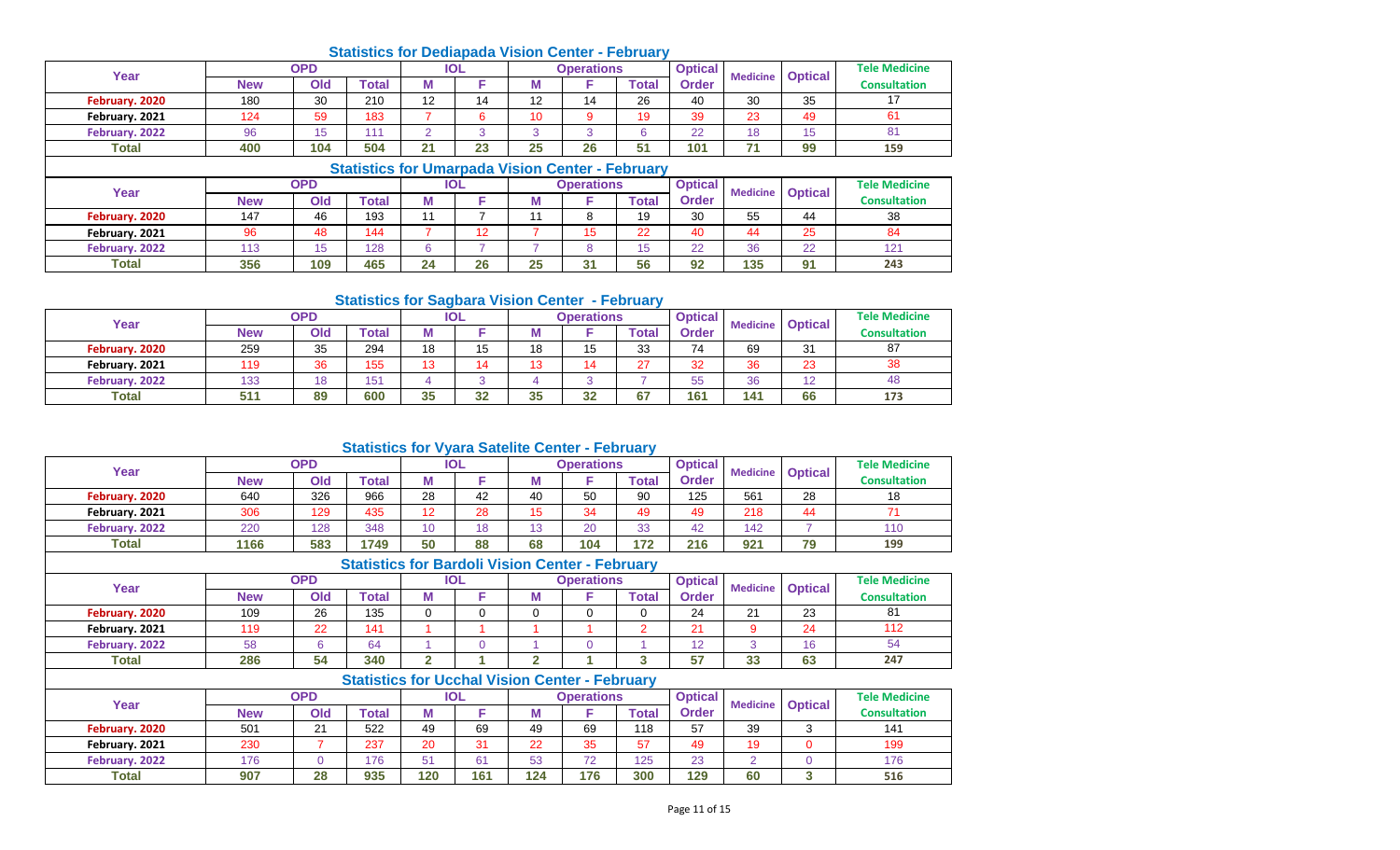## **Statistics for Khapar Vision Center - February**

| Year           |            | OPD |       |    | <b>IOL</b> |                     | <b>Operations</b> |              | <b>Optical</b> | <b>Medicine</b>          | <b>Optical</b> | <b>Tele Medicine</b> |
|----------------|------------|-----|-------|----|------------|---------------------|-------------------|--------------|----------------|--------------------------|----------------|----------------------|
|                | <b>New</b> | Old | `otal | w  |            |                     |                   | <b>Total</b> | <b>Order</b>   |                          |                | <b>Consultation</b>  |
| February. 2020 | 299        | 137 | 436   | 15 | 20         | 1 <sub>E</sub><br>N | 20                | 35           | 64             | 93                       | 87             | 115                  |
| February. 2021 | 189        | 115 | 304   | 22 | ᇧ          | 26                  | 22                | 48           | 70             | $\overline{\phantom{a}}$ | 19             | 99                   |
| February. 2022 | 203        | 54  | 257   | 29 | 34         | 30                  |                   | 70           | 51             | 63                       | 35             | 123                  |
| <b>Total</b>   | 691        | 306 | 997   | 66 | 74         | - 7                 | 82                | 153          | 185            | 227                      | 141            | 337                  |

# **Statistics for Kosamba Vision Center - February**

| Year           |            | <b>OPD</b>   |       | IOL      |    | <b>Operations</b> |              | <b>Optical</b> | <b>Medicine</b> |                | <b>Tele Medicine</b> |
|----------------|------------|--------------|-------|----------|----|-------------------|--------------|----------------|-----------------|----------------|----------------------|
|                | <b>New</b> | Old          | Total |          |    |                   | <b>Total</b> | <b>Order</b>   |                 | <b>Optical</b> | <b>Consultation</b>  |
| February. 2020 | 96         | 81           | 177   |          |    |                   |              | 51             | 40              | 10             | 59                   |
| February. 2021 |            | 57           | 169   | 12<br>טו | 10 | 15                | 25           | 30             | 33              | 13             | 148                  |
| February. 2022 | 145        | $\sim$<br>v. | 182   |          |    |                   | ט ו          | 38             | 44              | 15             | 142                  |
| <b>Total</b>   | 353        | 175          | 528   | 19       | 18 | $\sim$<br>23      |              | 119            | 117             | 38             | 349                  |

#### **Statistics for Kim Vision Center - February**

| Year           |            | <b>OPD</b>            |                           |    | IOL |                 | <b>Operations</b> |             | <b>Optical</b> | <b>Medicine</b> | <b>Optical</b>    | <b>Tele Medicine</b> |
|----------------|------------|-----------------------|---------------------------|----|-----|-----------------|-------------------|-------------|----------------|-----------------|-------------------|----------------------|
|                | <b>New</b> | Old                   | $\mathop{\mathsf{Total}}$ | М  |     | IМ              |                   | $\tau$ otal | <b>Order</b>   |                 |                   | <b>Consultation</b>  |
| February. 2020 | 143        | 88                    | 231                       |    |     |                 |                   |             | 51             | 65              |                   | 132                  |
| February. 2021 | 133        | 24<br>. ن             | 164                       |    | 18  |                 | 21                | 32          | 19             | 36              | $\mathbf{A}$<br>∠ | 88                   |
| February. 2022 | 170        | $\overline{K}$<br>ں ا | 185                       |    |     |                 |                   | 22          | 38             | 55              |                   | 117                  |
| <b>Total</b>   | 446        | 134                   | 580                       | 19 | 32  | $\overline{21}$ | 35                | 56          | 108            | 156             | 41                | 337                  |

## **Statistics for Netrang CHC - YTD**

| Year                           |            | OPD  |       |     | <b>IOL</b> |     | Operations |       | <b>Optical</b> | <b>Medicine</b> | <b>Optical</b> | <b>Tele Medicine</b> |
|--------------------------------|------------|------|-------|-----|------------|-----|------------|-------|----------------|-----------------|----------------|----------------------|
|                                | <b>New</b> | Old  | Total |     |            | w   |            | ™otal | <b>Order</b>   |                 |                | <b>Consultation</b>  |
| <b>April to February. 2020</b> | 6693       | 2452 | 9145  | 198 | 254        | 252 | 281        | 533   | 812            | 4646            | 980            | 314                  |
| <b>April to February, 2021</b> | 3192       | 1365 | 4557  | 122 | 161        | 164 | 181        | 345   | 577            | 2529            | 477            | 849                  |
| <b>April to February. 2022</b> | 3813       | 1725 | 5538  | 139 | 178        | 199 | 205        | 404   | 629            | 2526            | 847            | 867                  |
| <b>Total</b>                   | 13698      | 5542 | 19240 | 459 | 593        | 615 | 667        | 1282  | 2018           | 9701            | 2304           | 2030                 |

#### **Statistics for Zankhvav CHC - YTD**

| Year                           |            | <b>OPD</b> |       |    | IOL    |    | Operations     |              | <b>Optical</b> | <b>Medicine</b> | <b>Optical</b> | <b>Tele Medicine</b> |
|--------------------------------|------------|------------|-------|----|--------|----|----------------|--------------|----------------|-----------------|----------------|----------------------|
|                                | <b>New</b> | Old        | Total |    |        | M  |                | <b>Total</b> | Order          |                 |                | <b>Consultation</b>  |
| <b>April to February. 2020</b> | 2204       | 336        | 2540  |    | $\sim$ | 16 | 34             | 50           | 367            | 498             | 287            | 1278                 |
| April to February. 2021        | 1193       | 149        | 1342  | 29 | 39     | 33 | $\overline{ }$ | 80           | 132            | 366             | 101            | 574                  |
| <b>April to February. 2022</b> | 1263       | 271        | 1534  | 28 | 43     | 39 | 53<br>vu       | 92           | 200            | 414             | 104            | 1102                 |
| <b>Total</b>                   | 4660       | 756        | 5416  | 63 | 109    | 88 | 134            | 222          | 699            | 1278            | 492            | 2954                 |

## **Statistics for Dediapada Vision Center - YTD**

| Year                           |            | <b>OPD</b> |       |     | <b>IOL</b> |     | <b>Operations</b> |       | <b>Optical</b> | <b>Medicine</b> | <b>Optical</b> | <b>Tele Medicine</b> |
|--------------------------------|------------|------------|-------|-----|------------|-----|-------------------|-------|----------------|-----------------|----------------|----------------------|
|                                | <b>New</b> | Old        | ™otal |     |            | M   |                   | `otal | <b>Order</b>   |                 |                | <b>Consultation</b>  |
| <b>April to February. 2020</b> | 2141       | 158        | 2299  | 74  | 70         | 78  |                   | 149   | 358            | 425             | 696            | 560                  |
| April to February. 2021        | 1058       | 324        | 1382  | 55  | 69         | 61  | --                | 136   | 355            | 210             | 330            | 551                  |
| <b>April to February, 2022</b> | 1079       | 348        | 1427  | 47  | 80         | 49  | 93                | 142   | 355            | 251             | 308            | 1146                 |
| Total                          | 4278       | 830        | 5108  | 176 | 219        | 188 | 239               | 427   | 1068           | 886             | 1334           | 2257                 |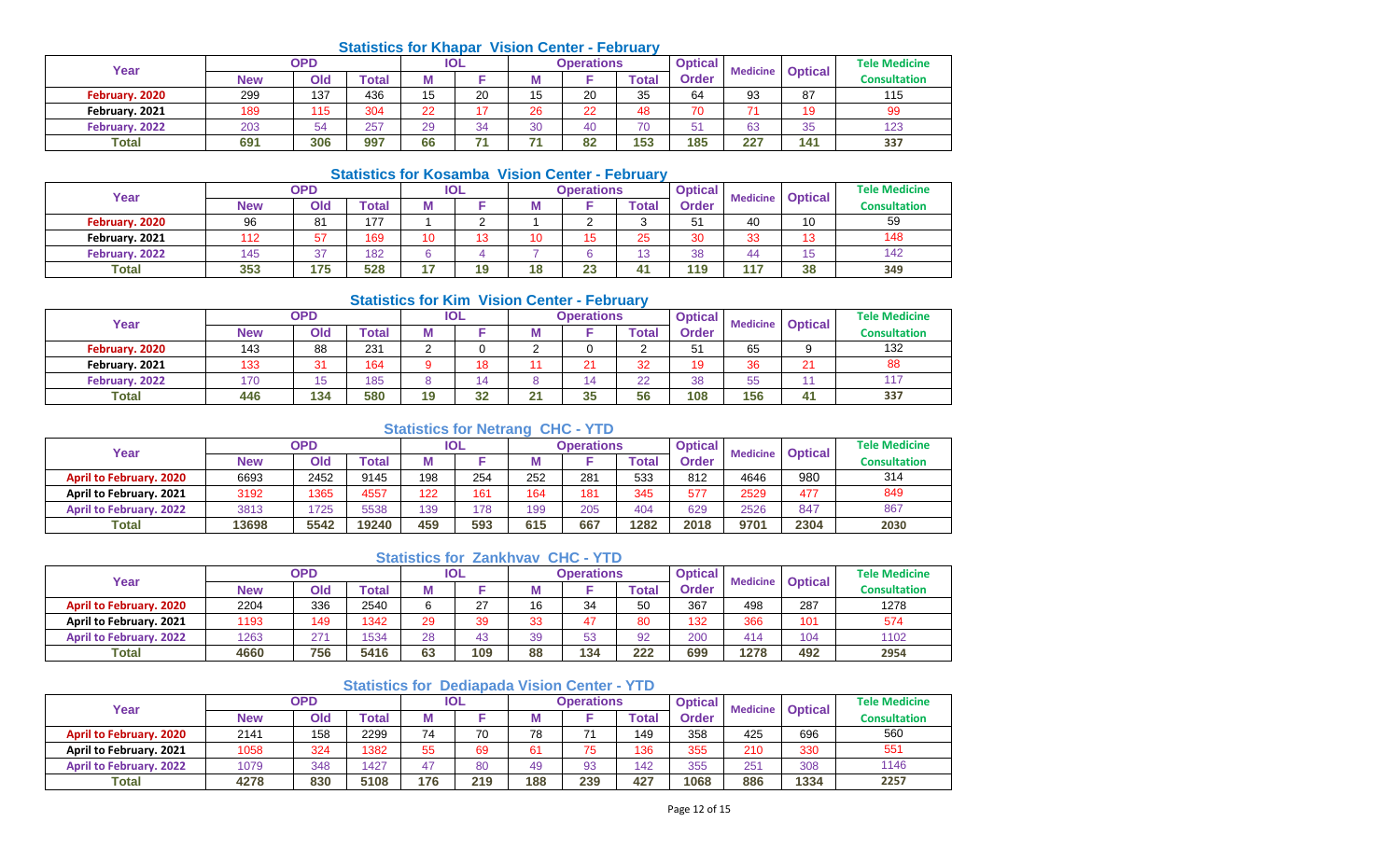## **Statistics for Umarpada Vision Center - YTD**

| Year                           |      | <b>OPD</b> |       |     | <b>IOL</b> |     | Operations |              | <b>Optical</b> |      | <b>Medicine Optical</b> | <b>Tele Medicine</b> |
|--------------------------------|------|------------|-------|-----|------------|-----|------------|--------------|----------------|------|-------------------------|----------------------|
|                                | New  | Old        | Гоtal | М   |            | ΙVΙ |            | <b>Total</b> | Order          |      |                         | <b>Consultation</b>  |
| <b>April to February. 2020</b> | 1318 | 321        | 1639  | 35  | 30         | 36  | 31         | 67           | 179            | 547  | 466                     | 953                  |
| April to February. 2021        | 739  | 240        | 979   | 38  | 52         | 45  | 57         | 102          | 165            | 357  | 279                     | 609                  |
| <b>April to February. 2022</b> | 894  | 172        | 1066  | 35  | 36         | 40  | 40         | 80           | 240            | 404  | 227                     | 956                  |
| Total                          | 2951 | 733        | 3684  | 108 | 118        | 121 | 128        | 249          | 584            | 1308 | 972                     | 2518                 |

## **Statistics for Sagbara Vision Center - YTD**

| Year                           |            | <b>OPD</b> |       |     | <b>IOL</b> |     | Operations |             | <b>Optical</b> | <b>Medicine</b> | <b>Optical</b> | <b>Tele Medicine</b> |
|--------------------------------|------------|------------|-------|-----|------------|-----|------------|-------------|----------------|-----------------|----------------|----------------------|
|                                | <b>New</b> | Old        | Total |     |            | M   |            | $\tau$ otal | Order          |                 |                | <b>Consultation</b>  |
| <b>April to February. 2020</b> | 2204       | 99         | 2303  | 84  | 104        | 85  | 104        | 189         | 635            | 524             | 312            | 779                  |
| April to February. 2021        | 1188       | 175        | 1363  | 54  | 76         | 55  | 80         | 135         | 445            | 367             | 208            | 394                  |
| <b>April to February. 2022</b> | 1258       | 206        | 1464  | 57  | 86         | 59  | 92         | 151         | 588            | 383             | 151            | 449                  |
| <b>Total</b>                   | 4650       | 480        | 5130  | 195 | 266        | 199 | 276        | 475         | 1668           | 1274            | 671            | 1622                 |

## **Statistics for Vyara Satelite Center - YTD**

| Year                           |      | <b>OPD</b> |       |     | <b>IOL</b> |     | <b>Operations</b> |       | <b>Optical</b> | <b>Medicine</b> | <b>Optical</b> | <b>Tele Medicine</b> |
|--------------------------------|------|------------|-------|-----|------------|-----|-------------------|-------|----------------|-----------------|----------------|----------------------|
|                                | New  | Old        | `otal |     |            |     |                   | Total | Order          |                 |                | <b>Consultation</b>  |
| <b>April to February, 2020</b> | 6076 | 2706       | 8782  | 196 | 288        | 319 | 358               | 677   | 1002           | 4687            | 463            | 290                  |
| <b>April to February, 2021</b> | 2507 | 839        | 3346  | 94  | 160        | 112 | 185               | 297   | 398            | 1514            | 243            | 1119                 |
| <b>April to February, 2022</b> | 1348 | 622        | 1970  | 63  | 104        | 76  | 113               | 189   | 189            | 1033            | 49             | 862                  |
| <b>Total</b>                   | 9931 | 4167       | 14098 | 353 | 552        | 507 | 656               | 1163  | 1589           | 7234            | 755            | 2271                 |

## **Statistics for Bardoli Vision Center - YTD**

| Year                           |      | <b>OPD</b> |       | IOL |     | Operations |                      | <b>Optical</b> | <b>Medicine</b> | <b>Optical</b> | <b>Tele Medicine</b> |
|--------------------------------|------|------------|-------|-----|-----|------------|----------------------|----------------|-----------------|----------------|----------------------|
|                                | New  | Old        | Гоtal | М   | IVI |            | <b>Total</b>         | <b>Order</b>   |                 |                | <b>Consultation</b>  |
| <b>April to February. 2020</b> | 1377 | 245        | 1622  |     |     |            |                      | 266            | 255             | 291            | 945                  |
| April to February. 2021        | 779  | 221        | 1000  |     |     |            |                      | 150            | 127             | 200            | 708                  |
| <b>April to February. 2022</b> | 81'  | 167        | 978   |     |     |            |                      | 186            | 83              | 213            | 595                  |
| <b>Total</b>                   | 2967 | 633        | 3600  | 15  | 15  |            | 2 <sub>A</sub><br>45 | 602            | 465             | 704            | 2248                 |

# **Statistics for Ucchal Vision Center - YTD**

| Year                           |      | <b>OPD</b> |       |     | IOL |     | <b>Operations</b> |       | <b>Optical</b> | <b>Medicine</b> | <b>Optical</b> | <b>Tele Medicine</b> |
|--------------------------------|------|------------|-------|-----|-----|-----|-------------------|-------|----------------|-----------------|----------------|----------------------|
|                                | New  | Old        | Total | M   |     | w   |                   | ™ota⊧ | <b>Order</b>   |                 |                | <b>Consultation</b>  |
| <b>April to February. 2020</b> | 3545 | 139        | 3684  | 336 | 343 | 352 | 344               | 696   | 513            | 431             | 43             | 1432                 |
| April to February. 2021        | 1370 | 47         | 1417  | 148 | 199 | 169 | 223               | 392   | 318            | 147             | <b>4 F</b>     | 1228                 |
| <b>April to February, 2022</b> | 1624 | 25         | 1649  | 347 | 364 | 378 | 402               | 780   | 213            | 136             |                | 1587                 |
| <b>Total</b>                   | 6539 | 211        | 6750  | 831 | 906 | 899 | 969               | 1868  | 1044           | 714             | 65             | 4247                 |

## **Statistics for Khapar Vision Center - YTD**

| Year                           |            | <b>OPD</b> |       |     | <b>IOL</b> |     | <b>Operations</b> |       | <b>Optical</b> | <b>Optical</b><br><b>Medicine</b> |      | <b>Tele Medicine</b> |
|--------------------------------|------------|------------|-------|-----|------------|-----|-------------------|-------|----------------|-----------------------------------|------|----------------------|
|                                | <b>New</b> | Old        | Гоtal |     |            | M   |                   | Total | <b>Order</b>   |                                   |      | <b>Consultation</b>  |
| <b>April to February. 2020</b> | 2323       | 646        | 2969  | 160 | 196        | 160 | 196               | 356   | 642            | 753                               | 540  | 1071                 |
| April to February. 2021        | 1543       | 508        | 2051  | 105 | 108        | 117 |                   | 234   | 436            | 563                               | 333  | 789                  |
| <b>April to February, 2022</b> | 2179       | 645        | 2824  | 138 | 164        | 149 | 185               | 334   | 500            | 622                               | 386  | 1690                 |
| Total                          | 6045       | 1799       | 7844  | 403 | 468        | 426 | 498               | 924   | 1578           | 1938                              | 1259 | 3550                 |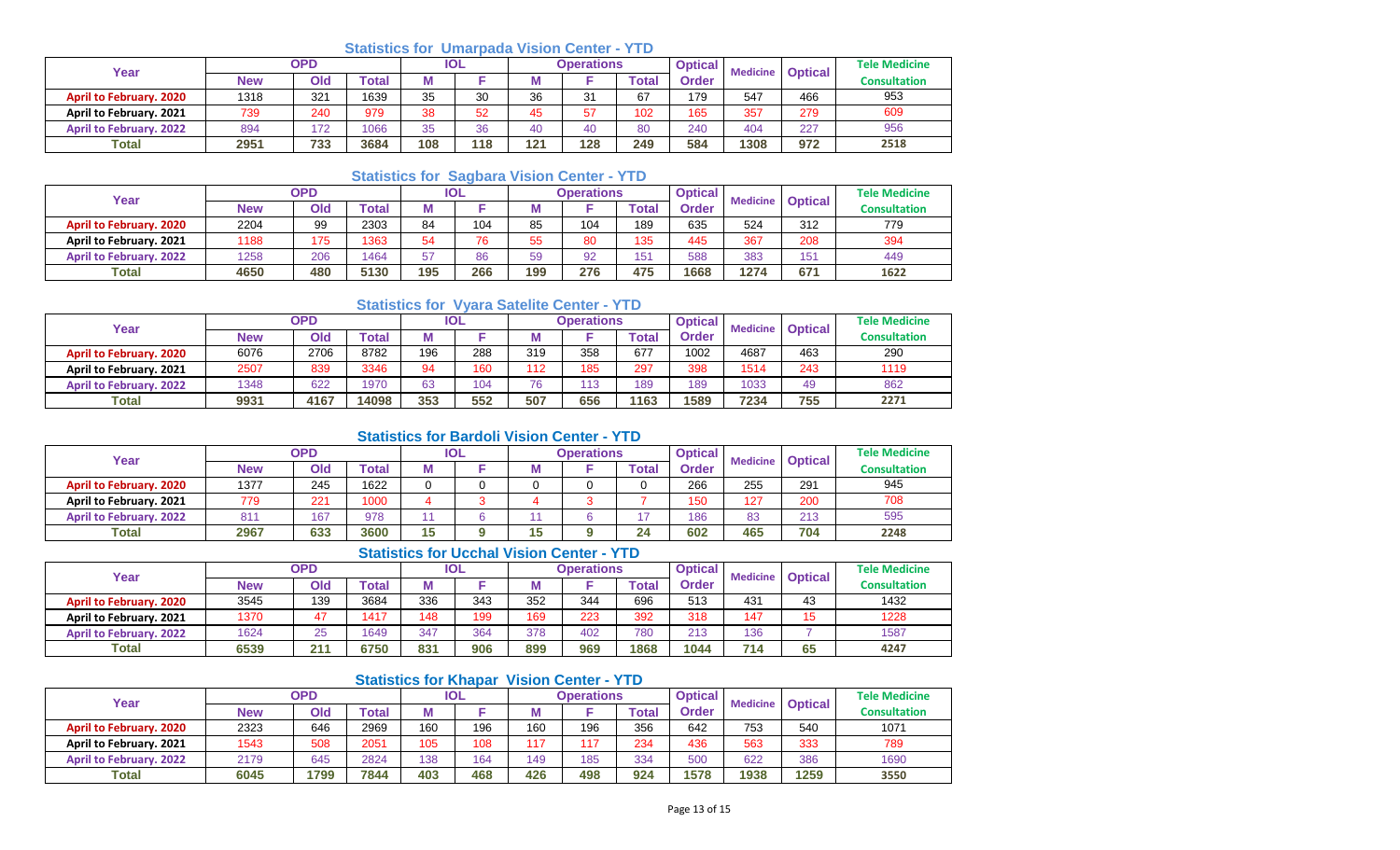# **Statistics for Kosamba Vision Center - YTD**

| Year                           |      | <b>OPD</b> |       |     | <b>IOL</b> |     | <b>Operations</b> |              | <b>Optical</b> | <b>Medicine</b> | <b>Optical</b> | <b>Tele Medicine</b> |
|--------------------------------|------|------------|-------|-----|------------|-----|-------------------|--------------|----------------|-----------------|----------------|----------------------|
|                                | New  | Old        | 'otal |     |            |     |                   | <b>Total</b> | <b>Order</b>   |                 |                | <b>Consultation</b>  |
| <b>April to February. 2020</b> | 1608 | 444        | 2052  | 40  | 31         | 40  | 31                | 74           | 290            | 511             | 194            | 920                  |
| April to February. 2021        | 844  | 286        | 1130  | 40  | 51         | 44  | 56                | 100          | 173            | 254             | 110            | 693                  |
| <b>April to February. 2022</b> | 1302 | 340        | 1642  | 147 | 72         | 123 | 83                | 206          | 295            | 348             | 104            | 1246                 |
| <b>Total</b>                   | 3754 | 1070       | 4824  | 197 | 154        | 207 | 170               | 377          | 758            | 1113            | 408            | 2859                 |

## **Statistics for Kim Vision Center - YTD**

| Year                           |            | <b>OPD</b> |       |     | <b>IOL</b> |     | <b>Operations</b> |       | <b>Optical</b> | <b>Medicine</b> | <b>Optical</b> | <b>Tele Medicine</b> |
|--------------------------------|------------|------------|-------|-----|------------|-----|-------------------|-------|----------------|-----------------|----------------|----------------------|
|                                | <b>New</b> | Old        | Total |     |            | IVI |                   | ™otal | Order          |                 |                | <b>Consultation</b>  |
| <b>April to February. 2020</b> | 1883       | 561        | 2444  | 47  | 35         | 48  | 36                | 84    | 320            | 657             | 136            | 1520                 |
| April to February. 2021        | 906        | 167        | 1073  | 52  | 57         | 58  | 62                | 120   | 144            | 299             | 112            | 728                  |
| <b>April to February. 2022</b> | 1341       | 205        | 1546  | 76  | 90         | 79  | 99                | 178   | 414            | 325             | 80             | 1262                 |
| <b>Total</b>                   | 4130       | 933        | 5063  | 175 | 182        | 185 | 197               | 382   | 878            | 1281            | 328            | 3510                 |

# **Training Activities - February 2022**

| Vision Assistant     | <b>New</b><br><b>Batch</b> | 1 Year   | Start for 1st<br>February 2021       | In House                        |
|----------------------|----------------------------|----------|--------------------------------------|---------------------------------|
| Dr. Kavin Shroff     | Surat                      | 18 Month | October 2020 to<br><b>March 2022</b> | <b>Retina Fellowship</b>        |
| Dr. Uma Shroff       | Surat                      | 18 Month | October 2020 to<br>March 2022        | <b>Pediatric Fellowship</b>     |
| Dr. Mansi Desai      | Surat                      | 18 Month | January 2021 to<br>June 2022         | Glaucoma Fellowship             |
| Dr. Mansi Shah       | Mumbai                     | 1 Year   | April 2021 to<br><b>March 2022</b>   | <b>Cornea Fellowship</b>        |
| Dr. Aakruti Jariwala | Surat                      | 1 Year   | June 2021 to May<br>2022             | <b>Comprehensive Fellowship</b> |
| Dr. Aastha Patel     | Kalol                      | 18 Month | January 2022 to<br>June 2023         | <b>Comprehensive Fellowship</b> |
| Dr. Vidhi Patel      | Navsari                    | 18 Month | February 2022 to<br><b>July 2023</b> | <b>Comprehensive Fellowship</b> |